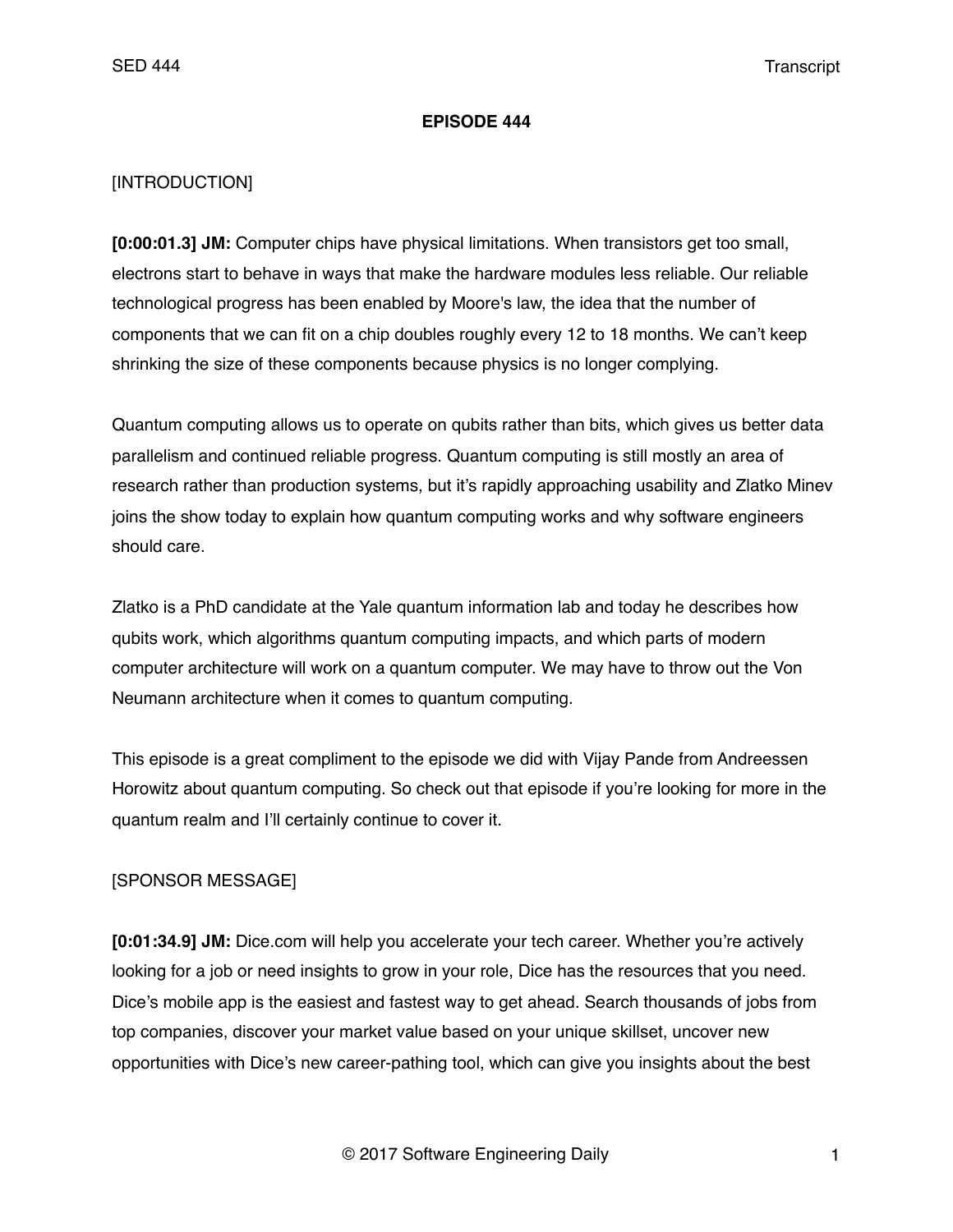types of roles to transition to. Dice will even suggest the new skills that you'll need to make the move.

Manage your tech career and download the dice careers app on android or iOS today. To check out the Dice website and support Software Engineering Daily, go to dice.com/sedaily. Thanks to dice for being a continued sponsor of Software Engineering Daily and if you want to support the show and check out some new career opportunities, go to dice.com/sedaily.

## [INTERVIEW]

**[0:02:53.1] JM:** Zlatko Minev is a PHD candidate at the Yale Quantum Information Lab, also known as the Qlab. He is the founder and chair of Open Labs and he is the recipient of the Yale-Jefferson Award for Public Service and today, we are talking about quantum computing.

Zlatko, welcome to Software Engineering Daily.

**[0:03:11.8] ZM:** Hello Jeff, I'm glad to be on.

**[0:03:14.0] JM:** We did a show previously about quantum computing. It was from the standpoint of a venture capitalist who invested a lot of money into a quantum computing company called Rigetti Computing. That's the name of the company, the quantum computing company.

Today's show is going to be a little bit lower level, we're going to talk about how quantum computing actually works. If people want to know about motivations for this show or the higherlevel atmosphere, the business atmosphere around quantum computing, that previous episode might be a good place to start or to listen to after this episode.

But in order to ease us into a conversation about quantum computing at this lower level. I think we should start with the physical limitations of our modern consumer computers. I've got a laptop on my desk right now, I've got a smart phone in my pocket, what are the physical limitations in the processors of our modern consumer computers?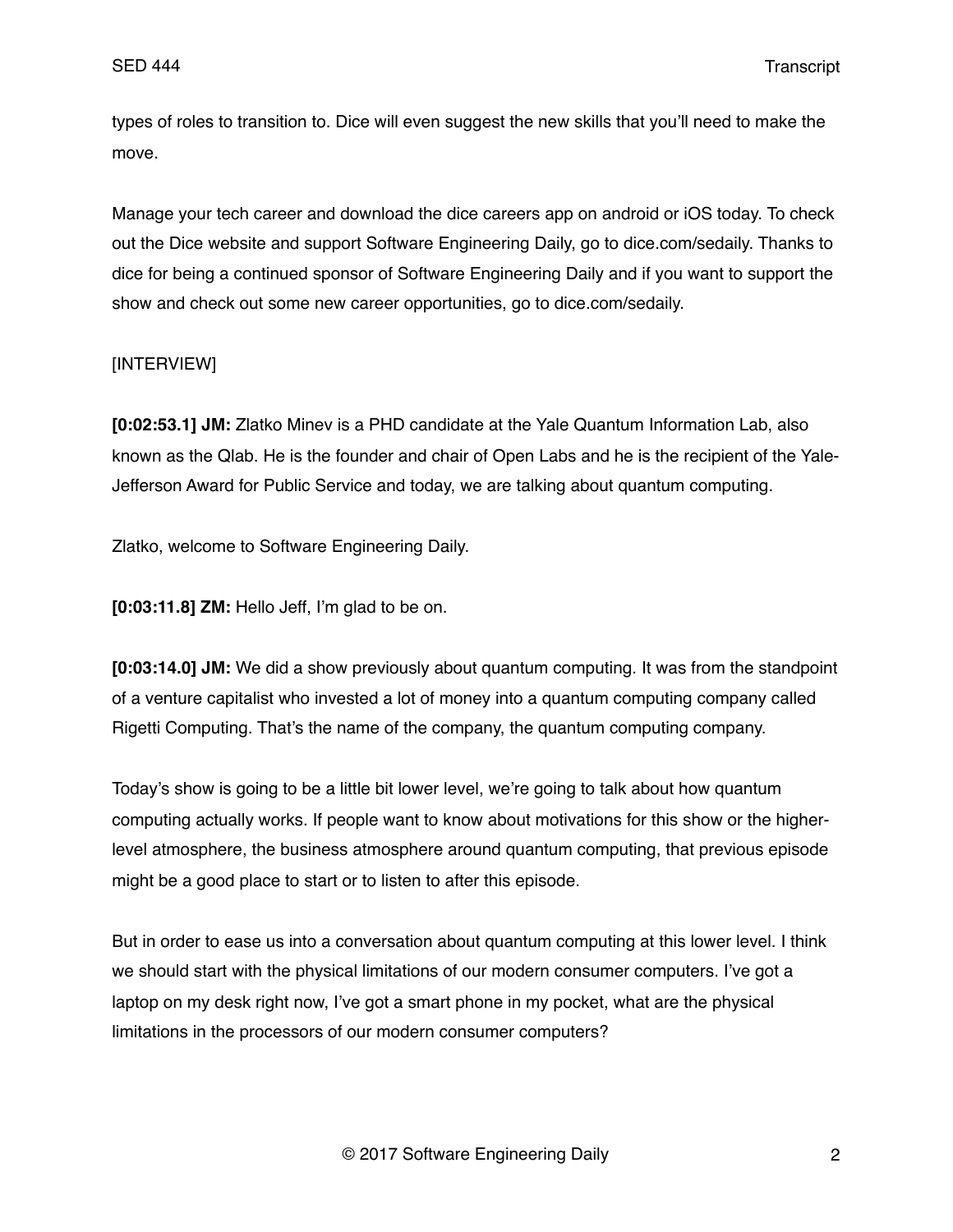**[0:04:16.7] ZM:** All right, thank you for starting with this question. I guess I'll start from the beginning. The typical way and the way that you'll read the news that computers are made faster and cheaper and better and so forth is by taking the beating heart of the computer, the transistor, its building block and scaling it down making it smaller and smaller, and smaller. Now, the question is, how small can you go? Well, you would say very small, sure. You know, we have invested on this for 60 years.

If you take your iPhone and you zoom in to the processing unit, the chip, its heart, and you go down to the level of that building block and you look at it and you could sort of zoom in, you could actually count the size of its features in number of atoms. It's about a hundred atoms across at the current stage, the 12 nanometer lithography stage that folks are doing.

We've really gone very far away at the moment from wires or, you know, vacuum tubes. If you love guitars, you probably know about vacuum tubes. We've gone down to the atomic scale in terms of what chip manufacturers like Intel and AMD and so forth are doing. When you get to that level of the constituent matter, these are the atoms, the building blocks of nature, you can no longer talk about current running down the wire because the current is now just 10 electrons or some number of electrons jumping across atoms. So a lot of the usual laws and the way things are done breaks down.

One of the main limitations for instance and current modern technology and the transistor wipe is power dissipation. There is a large heat load and one of the ways that this arises is the fact that the channel which blocks the current is so thin, it's just atoms, it's just some number of atoms across that current electrons can actually tunnel. In a quantum mechanical sense they can almost teleport, if you want. They can tunnel across the barrier because the barrier is so thing. So they're never physically, if you want, inside the barrier. They can just pop up on one side without ever being in the middle. This is just one of the richer ways in which nature behaves at this more fundamental level.

**[0:06:35.2] JM:** Are you saying you start to lose power or you start to lose signal? When you start to hit these physical limitations, you just – what exactly is breaking down? What becomes less effective? What is the functionality or the power level that's restricted because of these lowlevel physical limitations?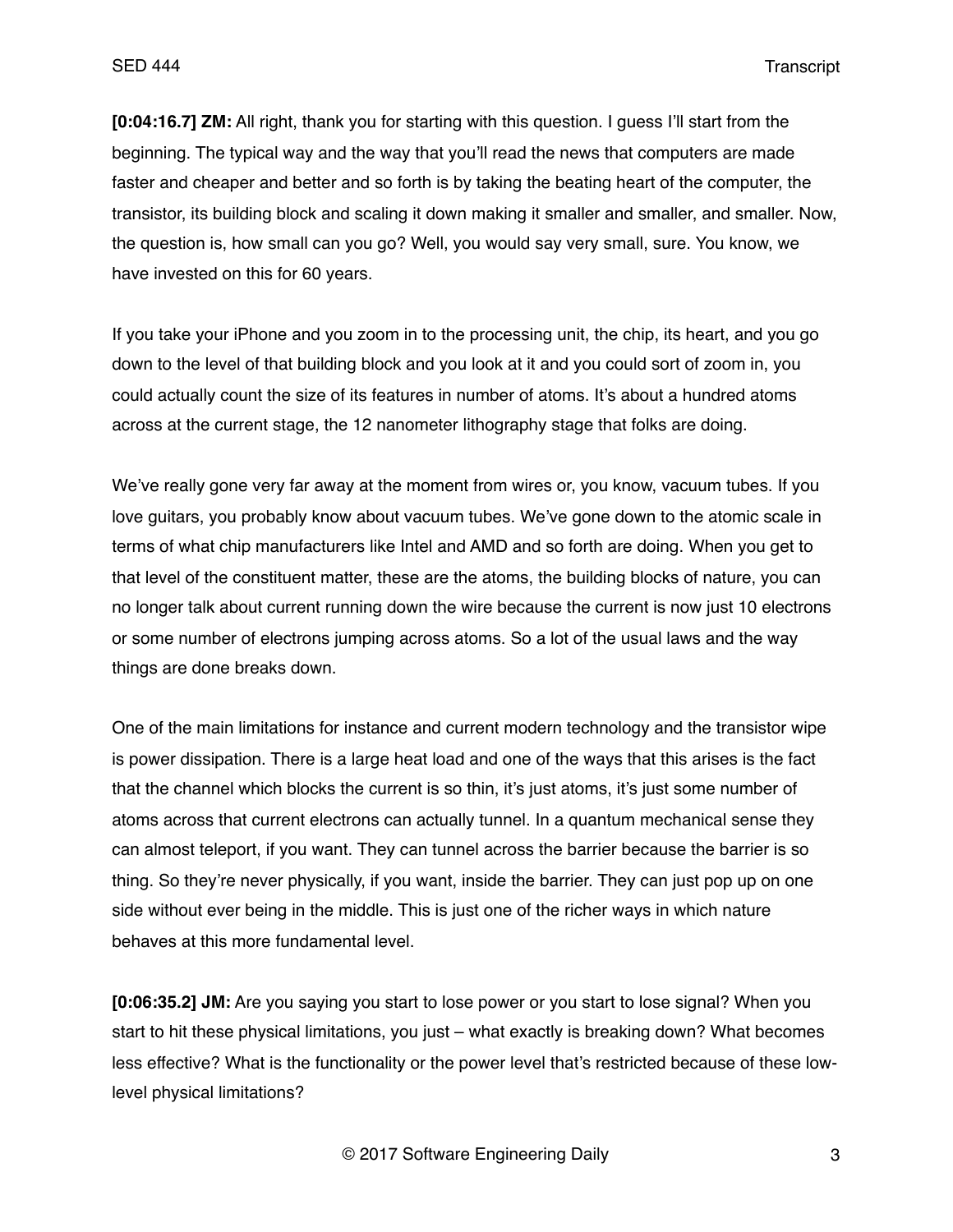**[0:06:56.6] ZM:** Right, for this case it would be the leakage current. The way that we've encode typically ones and zeros, you can crudely think of it as having zero current or a lot of current or some voltage. But when this transistor is supposed to be blocking the current when it's supposed to be off, you're still  $-$  you can't actually turn it off completely because of this quantum tunneling, so you're getting this energy dissipated through anyhow.

More generally than that, if the control of the system becomes harder and harder and more challenging, the smaller you get. In addition to just the difficulty of constructing that device. Again, crudely, if you have two wires nearby each other and you're sending some information down one of them, some electrons, in principle they can actually just teleport to a nearby wire without ever sort of being in the middle and that's clearly an issue.

**[0:07:54.2] JM:** Is that happening today on the chips that we're building today for consumer computers?

**[0:07:59.7] ZM:** Yeah. So the question you might ask is, "Do chip makers like Intel and AMD need to go and learn atomic physics?" And in a way, they have. They've had to and they really have to think about and model a lot of these things at the very quantum level at almost the atomic level. That's not to mention the maybe more obvious problem, which is to say that, "Well, we've been making the transistors smaller and smaller and we've gone down to about a hundred atoms across, right? Now, how small can you go? I mean, eventually you're going to get down to an atom and you certainly can't go further than that. So then the question is, "What's next?"

**[0:08:37.2] JM:** What is next? We could answer with quantum computing. Let's talk a little bit about quantum computing, and we'll come back to modern computer systems and slowly bridge the gap between modern computer systems and quantum computing.

What is quantum computing? Give the high-level 10,000 foot view.

**[0:09:00.2] ZM:** All right, let me give a shot at this. Quantum computing; well, it's not just a better version of classical computers, okay? It's not just making a classical computer a little bit

© 2017 Software Engineering Daily 4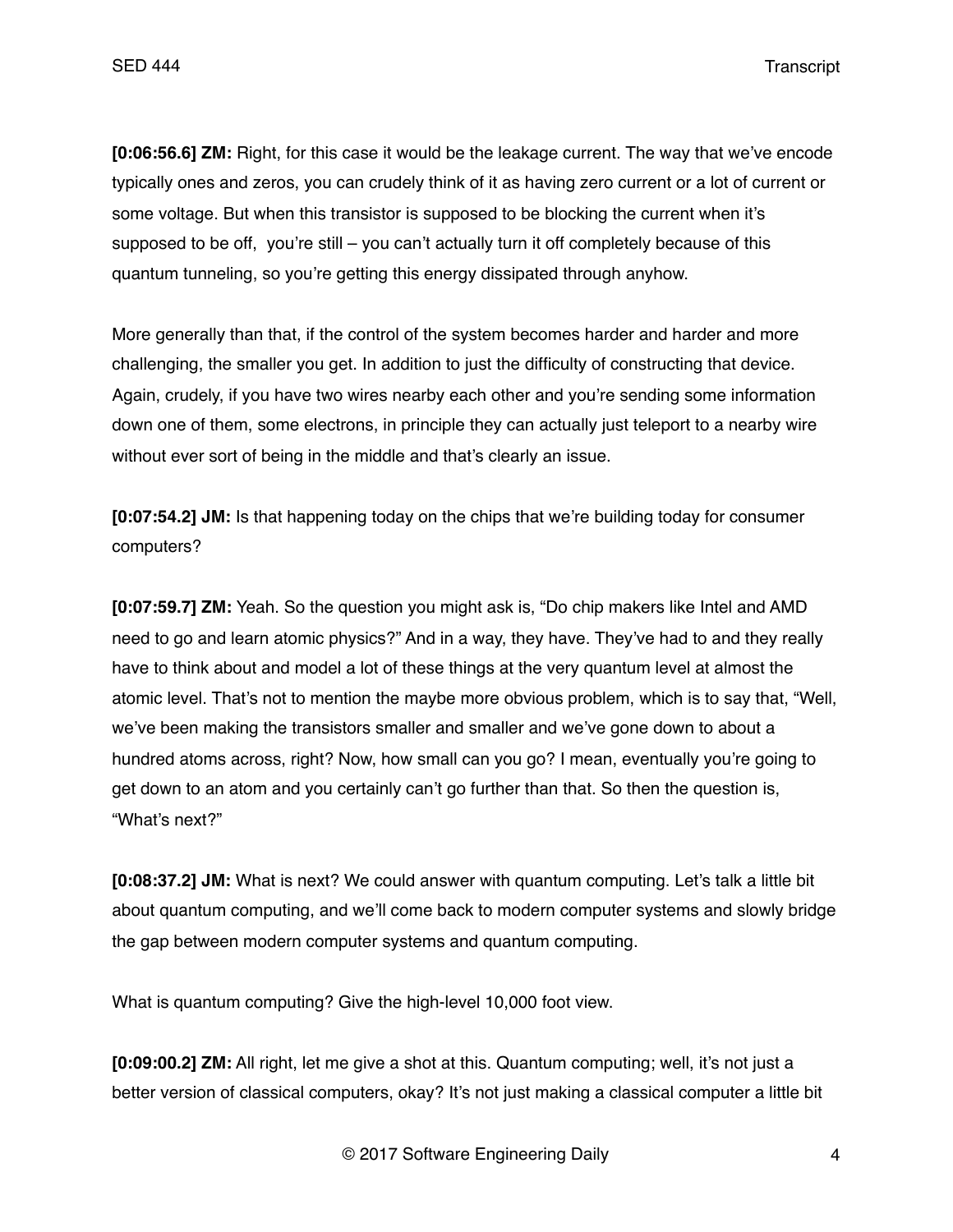faster or a lot faster. It really takes and it also encompasses —So basically in principle, everything we have already done in terms of computers is a subset of what is possible with a quantum computer, okay?

Quantum computation is maybe the scientist way to answer some of these challenges with the scaling down and coming down into the regime of the nuisance's presented by quantum mechanics for chip makers, okay? Now, what are seen as nuisances and problems to chip makers like Intel and AMD in terms of this quantum effects, to scientists they're an opportunity. They're extra richness of nature that we have never tapped into previously. It's new potential, if you want, that hasn't been capitalized and quantum mechanics originated about in the 1910's and so forth. So it's been about a hundred years since we understood that quantum mechanics, quantum physics describes what these atoms do.

It's only really in the last 20 - 30 years or so that we have started to be able to not just look at the effects of quantum mechanics but start to tame some of them and start to think of how to use them for useful technologies. To be able to actually control them. Quantum technologies are very precarious things — quantum systems are very precarious things. They are quite susceptible to a number of noise processes and this extra richness, well, it's more to deal with and so you have to figure out how to deal with it.

**[0:10:52.7] JM:** Okay, so you've given us an overview of what quantum computing is. Where are we today? Because this idea has been talked about for such a long time and just a few companies are starting to do work around it with actually I guess companies have been doing work around it for several years. There's the Rigetti funding was more recent but I know Google has been putting money in doing it, Microsoft's been putting money into it for a while. There's that company D-Wave.

Are we at the lab stage? Are we at the emerging technology stage? Where is quantum computing?

**[0:11:26.0] ZM:** Well, thank you, yeah. I can be happy to also give you a history perspective right after this. But in a very typical quantum fashion, and remember one of the strange things about quantum mechanics is that an electron, a thing can be here and there at the same time.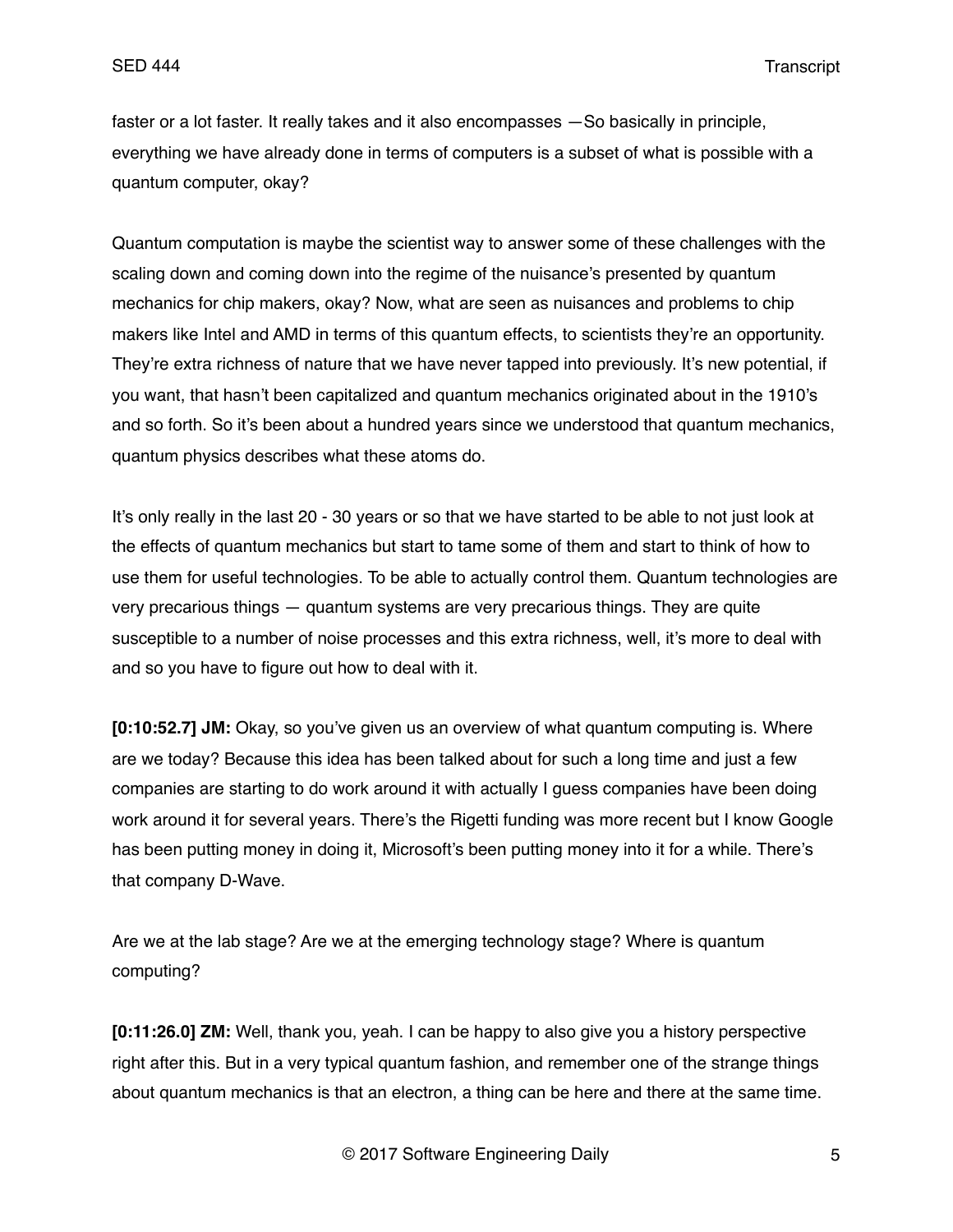In this very same way, I think my personal answer to the question of, "Is quantum computing at the lab stage or the emerging tech stage?" I think the answer is that quantum computing has arrived and simultaneously it hasn't arrived. Let me clarify what I mean by that.

You're right, the idea of quantum computation that you can take this extra behavior of nature at its most fundamental level, that initial idea of maybe precipitated in the late 80's. But it wasn't really until 1996 when Peter Shor came up with an algorithm that would break essentially the RSA, the standard encryption model, cryptography model in terms of how we encode our information and protect it from bad people. It was until then that it gained a lot of attention. Because suddenly, it was realized that it could provide an exponential speedup over what's classically possible. That was one of the very first applications.

But there was a lot of skepticism in the following years, knowing that quantum computers are – the quantum machines are very susceptible to noise. As people progressed, there was this big revelation all of a sudden that, "Well, we can do error connections even on quantum systems and get around this issue of noise in addition to just building and controlling them better." Fast forward to today or actually, let's say two weeks ago, even one week ago at the Microsoft Ignite Conference, you know, Microsoft CEO announced, he said, "There are three key technologies that will drive us forward." It was augmented reality, machine learning and quantum computing.

For the software developers on the podcast, I think you'll be excited to know that by the end of the year, you should be able to download Microsoft Visual Studio and do quantum coding in a new quantum programming language as well as simulations. Now, this is just one out of a few possibilities in terms of where you can actually start to get applications and really either work for startup or an established company or develop code for quantum software.

Quantum software I would say is arriving at this very moment, there seems to be a lot of attention on that. There's also the IBM Python module package, there is the Rigetti one, there is the D-Wave one, just to name a few. At the same time, have we built a quantum computer yet? No. We haven't yet built the full machine, we've built very small prototypes of it and I guess in the later part of this talk we'll probably get into what are some of the architectures and so forth. But I would say that  $-$  yeah, go on.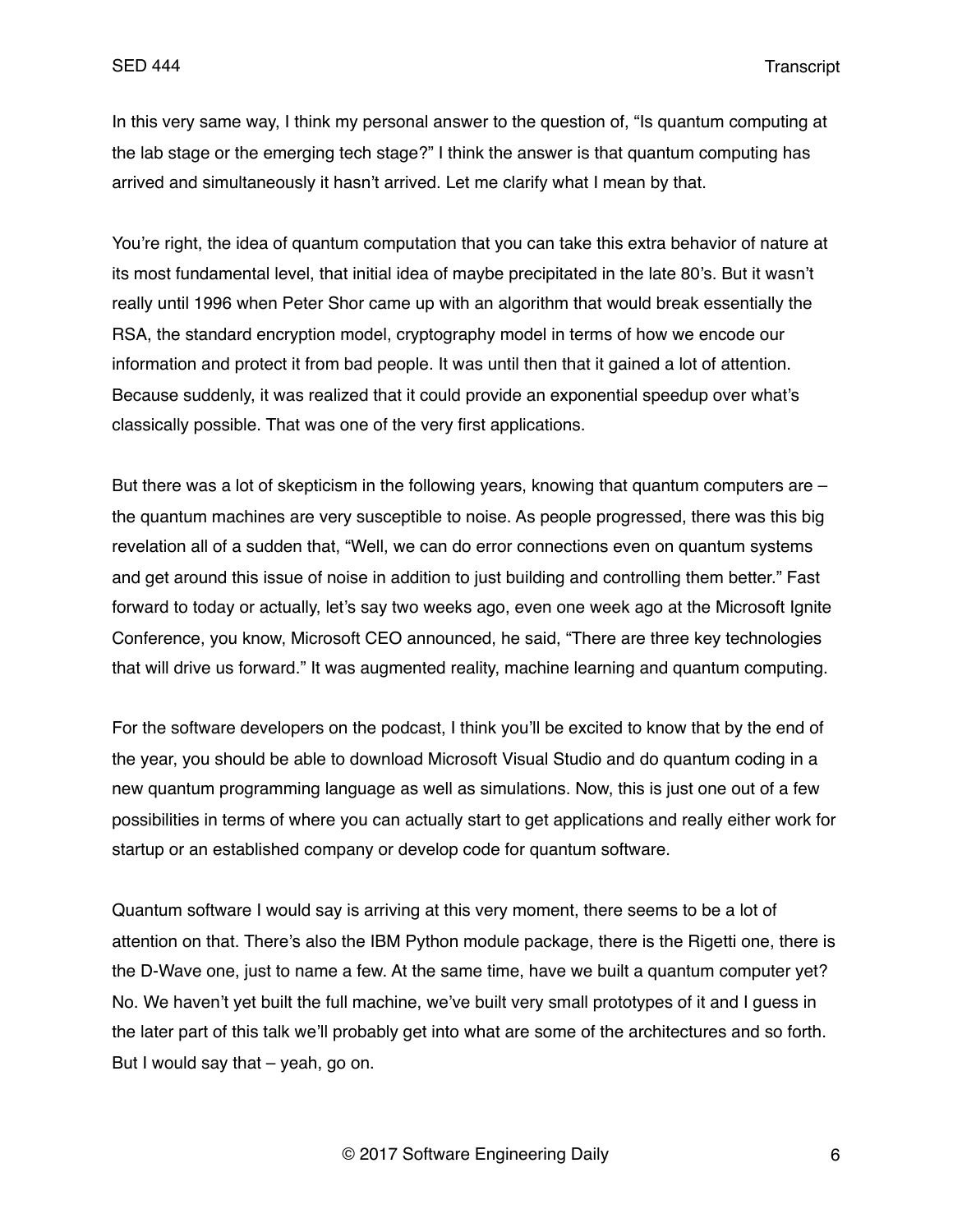**[0:14:36.6] JM:** Yeah, okay. So great, you've given us a picture for how things stand today industry wise. Let's talk fundamentals. In computer systems, information is represented as bits. We have a hard drive where these bits are represented as different regions of magnetization, we have other parts of the computer where bits are represented as high or low voltages, this is when information is moving around.

We seem to have settled on the binary system where a given bit can be in one of two states. Yes, why do we represent things in terms of bits? You know, just ones and zeros and two states when we could represent them in so many different way and why is it relevant to quantum computing?

**[0:15:25.1] ZM:** Perfect. We don't have to use bits. That's maybe the simplest answer. We could use three states or more states of the system to encode the information. It has just been that in fact, there's also analog computing and neuromorphic computing now, which are coming back and that's a different way to represent information, which is actually potentially quite viable. But anyway, we came down to the idea of bits I believe because it's the most irreducible building block. Also theoretically, this is an easy way or a good way to study scaling.

Now, the idea was that if you can build just one building block and then you could just scale it up and make billions of them, if you could make one good one and then make a billion good ones, it didn't matter so much if it's three or two and two seemed like an easy way to do it with, that was scalable. So maybe that's the big picture view.

How it's relevant to quantum computing? In a way you can say quantum computing is different because you don't just encode the information in two bits, you know? Is the coin on the table facing up or facing down? That's one possible representation of the information or a seesaw if you want, it is the seesaw on the left side or the right side? That could encode as zero and one.

Now, in quantum computing, if we take the coin analogy a little bit further, I could say, "Well, okay, the direction in which the heads of the coin points, that's one and the other way is zero." But I can take that coin and pick it up off the table and all of a sudden, I have a different way to encode the information. The information is still one or zero, right? It's still – there's still just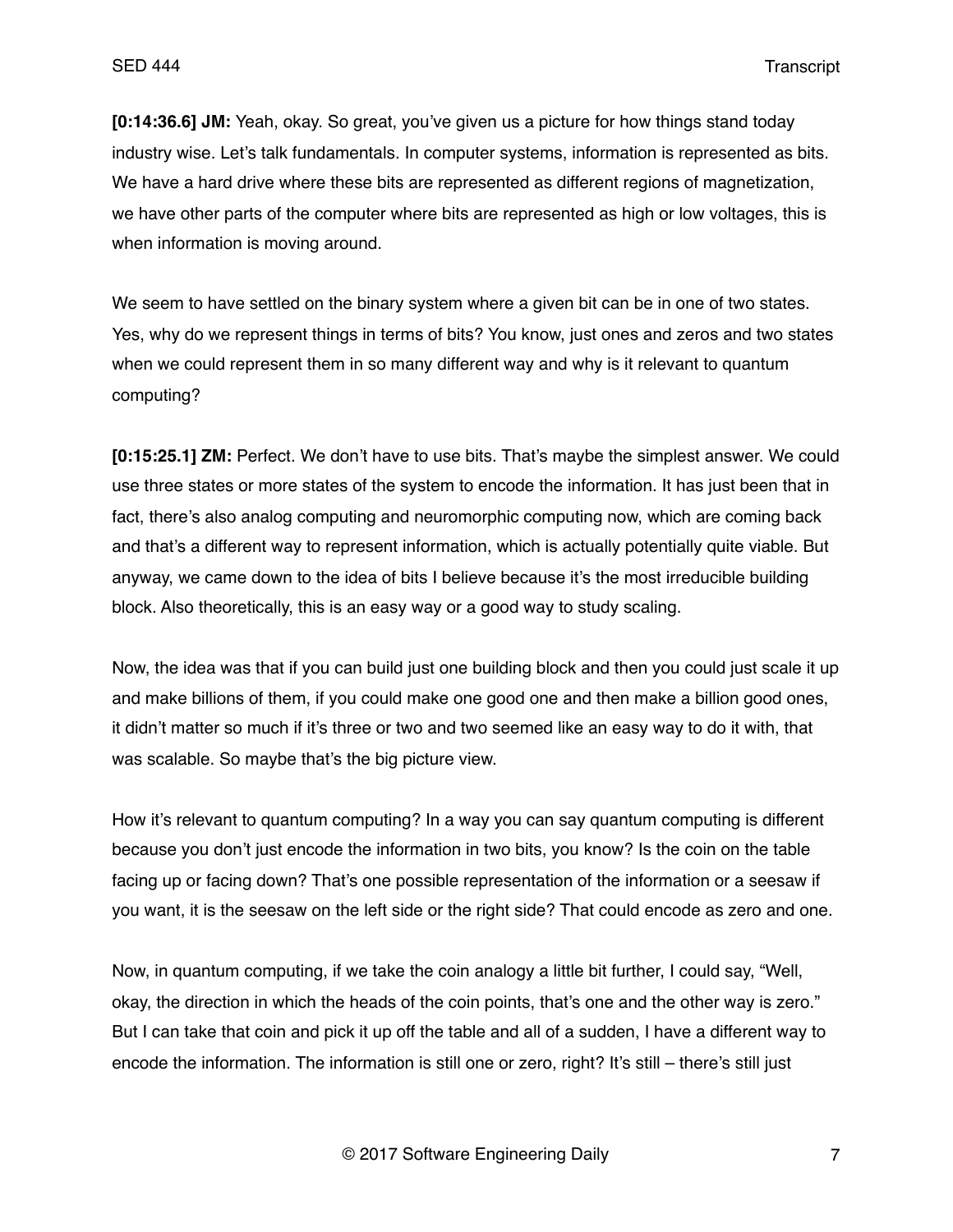heads or tails, the coin doesn't change. But the direction in which the head faces can now point anywhere in 3D space. Think of a little arrow that you hold in your hand.

That's very much like a qubit, a quantum bit. It can only be one or zero, it can only be heads or tails. However, the encoding direction of the information is more complicated and it can live anywhere on the sphere.

## [SPONSOR MESSAGE]

**[0:17:48.4] JM:** You are programming a new service for your users or you are hacking on a side project. Whatever you're building, you need to send email and for sending email developers use SendGrid. SendGrid is the API for email, trusted by developers. Send transactional emails through the send grid API. Build marketing campaigns with a beautiful interface for crafting the perfect email.

SendGrid is trusted by Uber, Airbnb and Spotify. But anyone can start for free and send 40,000 emails in their first month. After the first month, you can send 100 emails per day for free. Just go to sendgrid.com/sedaily to get started. Your email is important, make sure it gets delivered properly with SendGrid, a leading email platform. Get started with 40,000 emails your first month at [sendgrid.com/sedaily.](http://sendgrid.com/sedaily) That's [sendgrid.com/sedaily.](http://sendgrid.com/sedaily)

### [INTERVIEW CONTINUED]

**[0:19:03.3] JM:** That's great, disambiguation for you know, we can represent information in different ways. We don't necessarily need to do this binary format. This is kind of a, you know, it came to a consensus on this convention about binary information but in the quantum world, we are not necessarily representing things in the binary terms. So that's the information theory point of view.

Let's talk about the hardware point of view. We've got conventional circuits, we've got conventional hardware. What are the components in a circuit chip today and how might those change or how might those map to a quantum computer?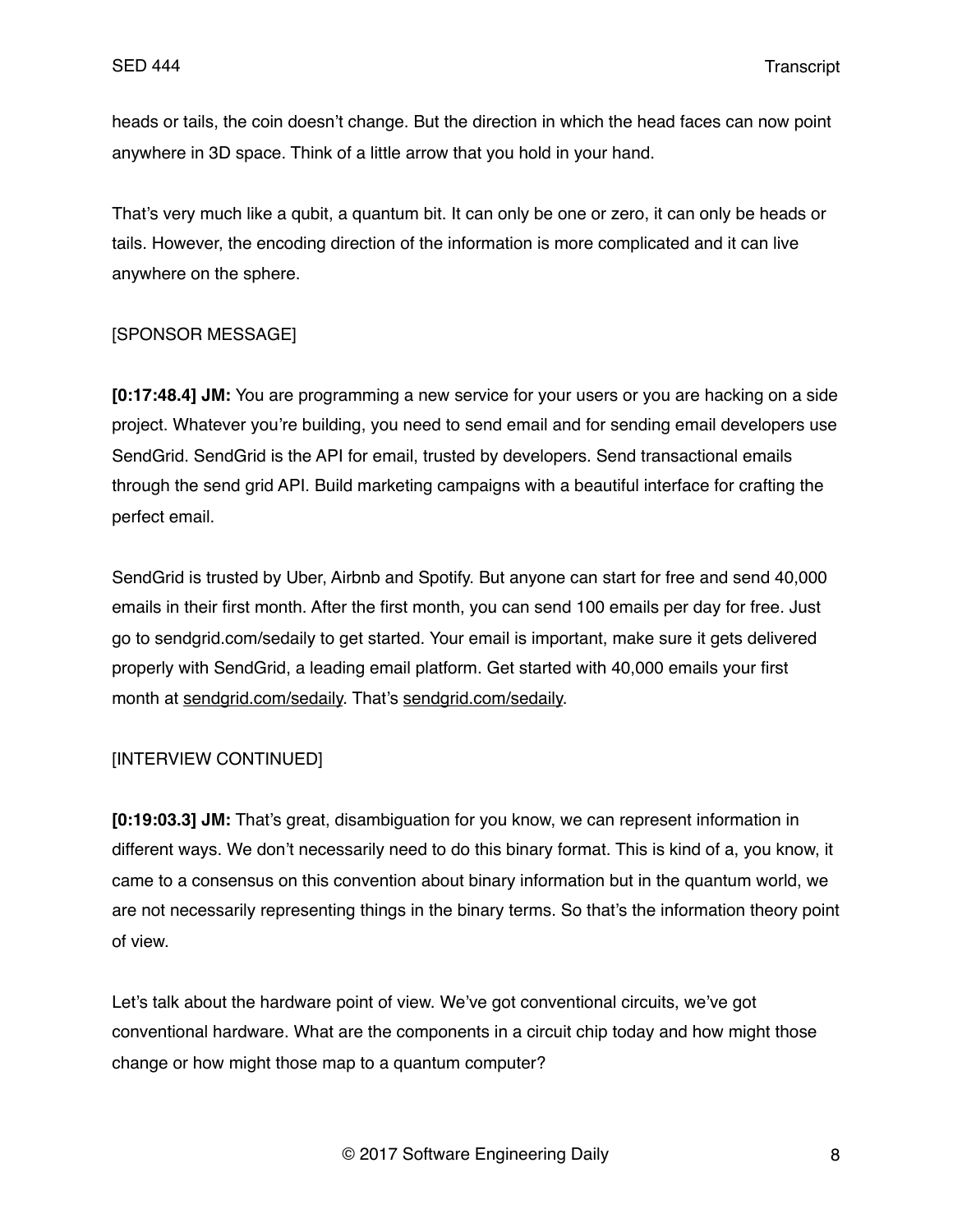**[0:19:42.3] ZM:** Okay, great. So maybe on the higher level, there is different modules which do different operations, there is a central processing unit, there is memory unit and there is wiring and connections. You would think making one bit or one qubit is the hard part and then you know, you just build a thousand of them and put wires between them. It should work great, right? Well, putting things together is actually one of the main challenges of systems and especially how do you interconnect and, you know, putting two things together doesn't mean they'll both work just as well.

So there is a lot of work that goes into the interconnects and also the isolation of each of the modules so that they really work as independent modules and they're not interlinked.

**[0:20:30.8] JM:** By the way, when you say modules, you are referring to end gates or, or gates or NAND gates, right?

**[0:20:37.6] ZM:** Yes. And/or NAND. Even on a higher level in terms of circuits buildup of those which it's really like a Matryoshka doll, like one of those Russian nested dolls because it's modules and modules and it just, you know, it goes crazy from there.

**[0:20:54.2] JM:** Right. So, one level of modules might refer to and gates and or gates, you know? If you take a Boolean algebra class or an electrical engineering class, you have ones and zeros, low voltage and high voltage, and you use and gates and or gates to create more complex logic like an arithmetic logic unit, which might also, you could refer to as a modules. These different modules fit together to be constructed into robust operations.

**[0:21:26.1] ZM:** Precisely. All of this is actually quite analogous to the quantum computing world but each of those steps just gets a thousand times harder.

**[0:21:38.2] JM:** Yeah. So we've got these traditional chips, these circuit chips that are built up of modules, this and, and or gates and then those and, and or gates build up into higher level modules like arithmetic logic units and eventually we get to actual computing at computer architecture fits together like that.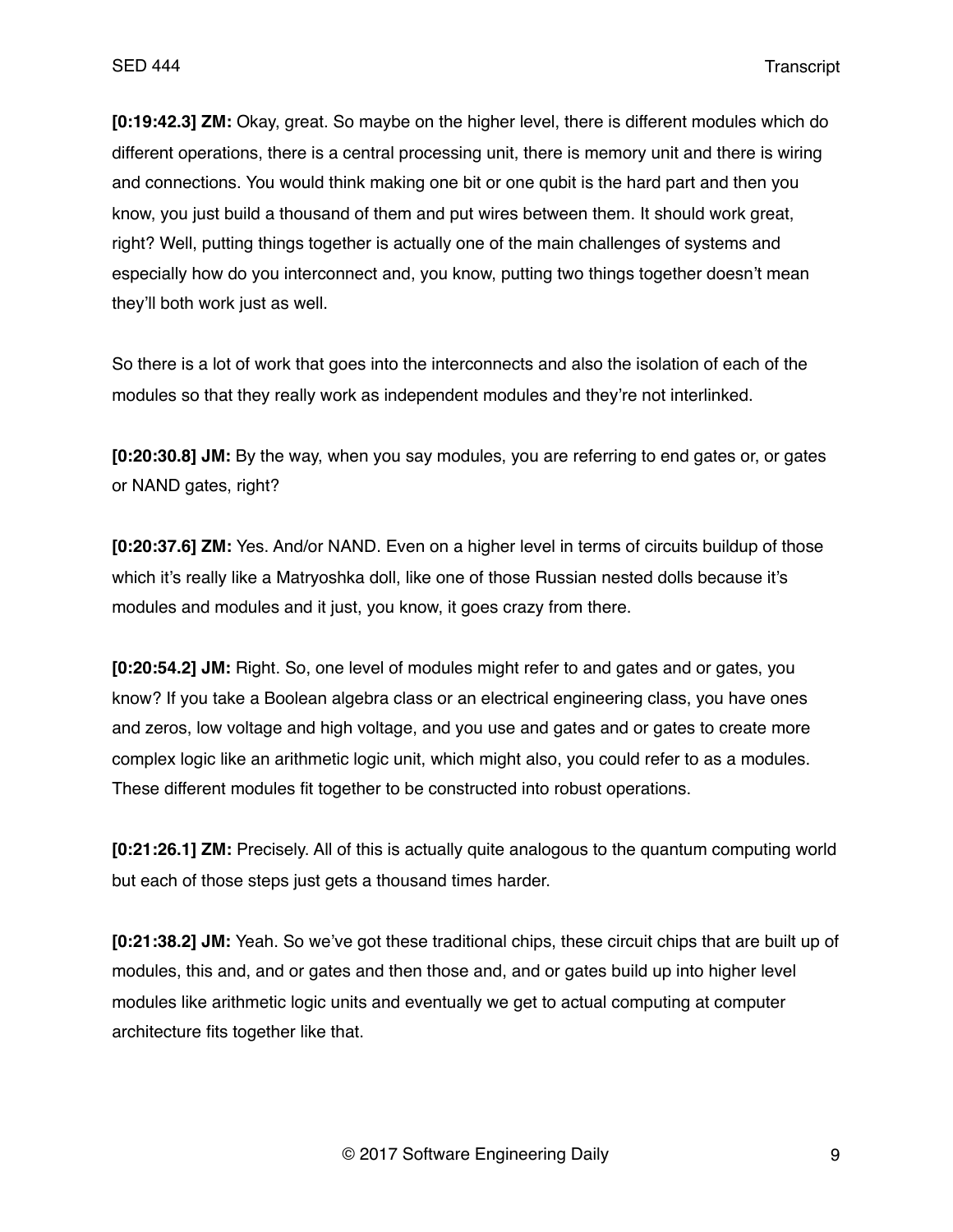But at the lowest level, these and, and or gates are built out of transistors. These transistors consist of electrons that are flowing through or being blocked in the sense of one or zero and the transistors as they get smaller and smaller, the pathways are becoming as narrow as an atom and traditional computing starts to get less reliable when these transistors get narrow, when the channel gets this narrow as an atom. We've been forced into this place where we have to build at the quantum level and this creates a difficulty but it also creates an opportunity.

Explain what's going on. You know, you touched on it a little bit earlier. Maybe you could refresh us, what is going on when these transistors, these channels get narrower than an atom? But what are the opportunities also at this quantum level?

**[0:22:54.9] ZM:** Great. You're right, the transistor is essentially a three port device, there is an in which is the emitter, an out which is the collector and then there's a base which regulates the flow of current through the device, through the in to the out. As all of these features get a lot closer, a lot smaller, usually that has been – we've been able to increase the clock cycle or the frequency at which these things work. All of this quantum effects become more and more pronounced. As you go to higher energies and as you get to smaller and smaller scales, this is the world of quantum mechanics, the world of small things.

In quantum mechanics, there are a couple of things that are essential to the idea of quantum. One is that things are discreet too as that they're random and three that they can tunnel through barriers for instance. When you establish an electrical barrier between the input and the output then as the frequency or the energy and it gets larger and as you make the barrier smaller, it's more and more likely for the electrons from one side to tunnel to the other side. So that causes a lot of limitations in terms of power consumption and so forth.

Now, you would say that okay, we might have to go  $-$  to do quantum computation, we might have to actually go down to the single atom and take that atom and now try to control it in some manner. But what we have realized in the last 20 years is that while that's one approach and we can actually do that more or less, this is bionic computing, another very viable approach, which looks very much like classical computers is to take circuits built of billions of atoms and billions of electrons and cool them to an incredibly low temperature. To negative 273.14 Celsius. A lot of people will say that's colder than outer space, but it's a little funny of a saying.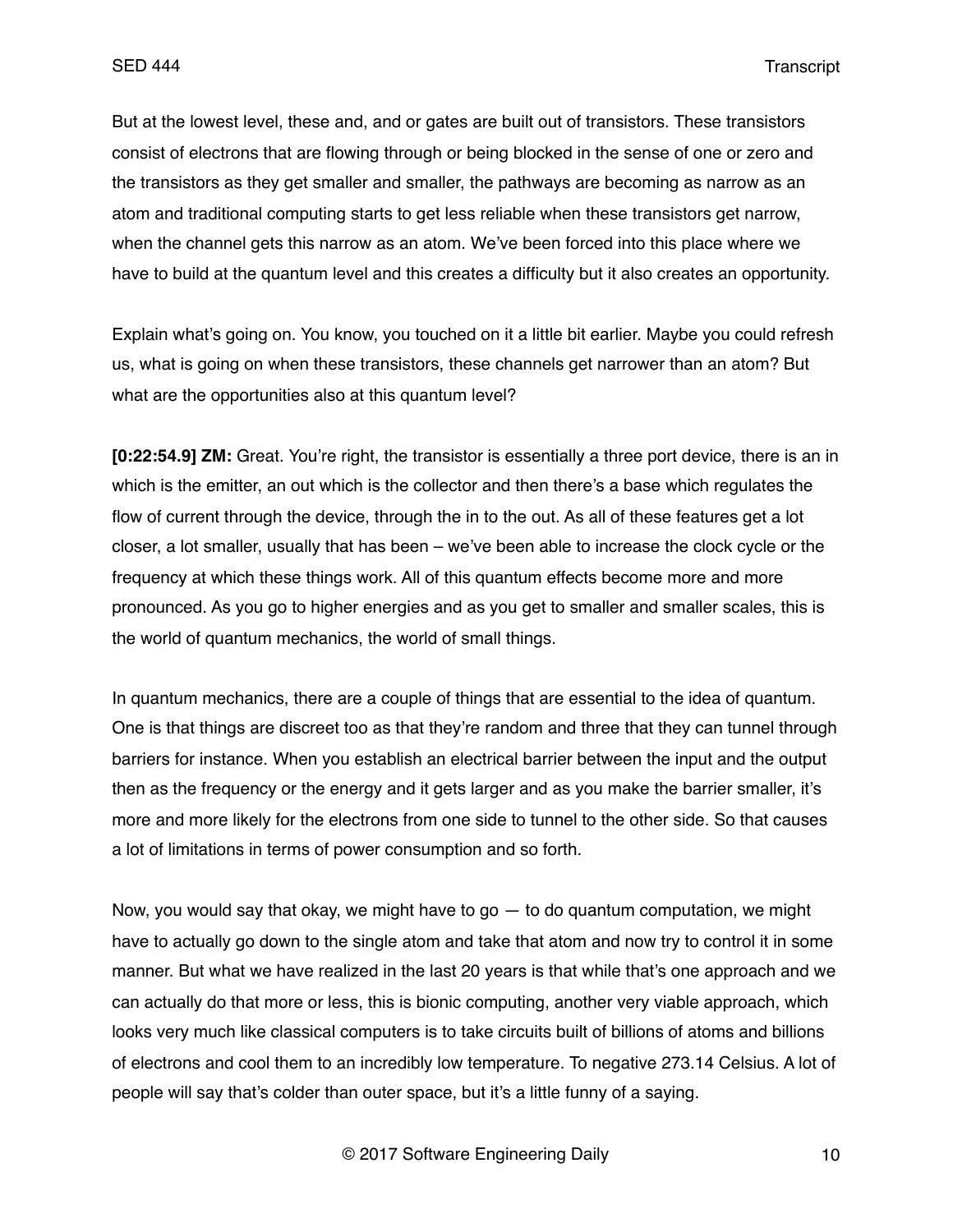Now, when you go to such low temperatures, what happens is a freezing out of a lot of the noise, of a lot of the individual agitation of the electrons. These electrons will essentially condense into one fluid, a super conducting fluid, if you want. One body. Even though there's billions of electrons, they can actually act as if they were a single electron and from that wire you can now take – you can take that wire and essentially design an artificial atom. An artificial atom in the sense that it's made from many atoms and many electrons, but is printed on a circuit board and you can design its electrical properties. But in many ways, it acts just as if it was a single atom in space. What's great about that is you can really engineer its electrical properties, its coupling strengths and so forth.

Yeah, and I can actually build on with a little analogy if you want in terms of…

**[0:26:06.7] JM:** Please do, yes. Continue.

**[0:26:07.9] ZM:** Yeah, to give you a little bit of a perspective. Okay, you might say, "Okay, this is kind of crazy, why are these things just coalescing into this electrical fluid?" I think of it a little bit like this: think of each electron as a penguin, all right? When it's hot, each of those electrons, each of those penguins is going to be very, very agitated. They don't like it. They're going to be running around, hitting into each other and that's a lot of noise, that's a lot of deep clearance, that's kind of what electrons do when it's room temperature.

But as you make it very cold, as you take energy out of the system, these electrons, these penguins, they start to freeze, they start to get cold. Now, they can never completely freeze but what they're going to do is start to get close to other penguins and it will become energetically favorable for them to be close to each other and kind of, you know, snuggle up close to each other and walk in unison. That's the way they can keep warm if you want. It's the energetically favorable thing to do.

**[0:27:04.4] JM:** So these atoms that are operating together in a way that we can control to some degree. How does this relate to the concept of a qubit? Because I know a qubit is this thing that we can implement in super conductors or atoms or other devices. But don't quite know what a qubit is.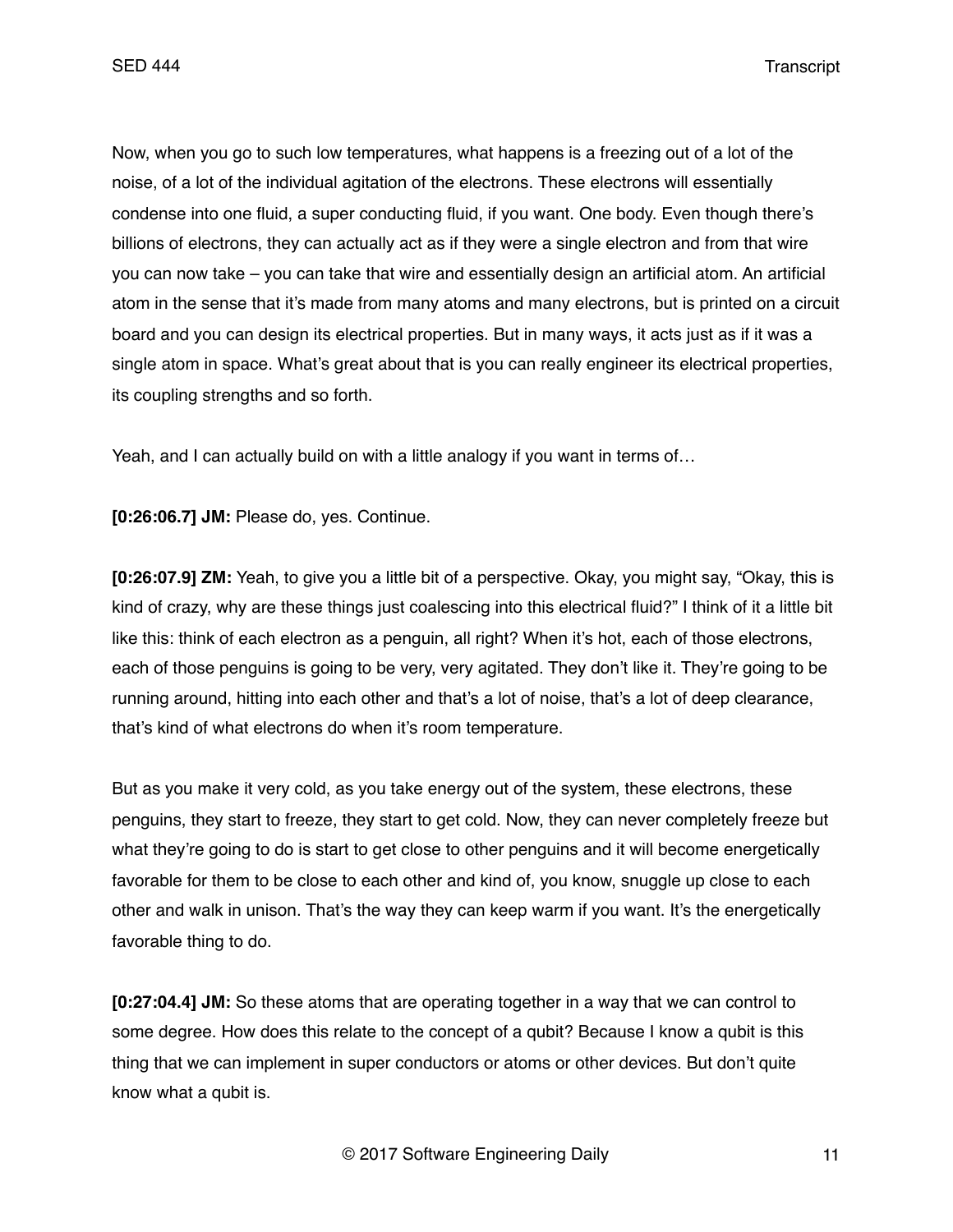**[0:27:27.0] ZM:** Great. One of the issues we talked about in a classical computer is well, there is this extra flow of electrons and that causes dissipation, it causes heat load and modern supercomputing centers are really limited for instance by the heat load. There's even – by the heat load and also by the power consumption that they require due to the heating. You know, there's even plans to build nuclear reactors next to super computer centers. That's how much power these things take.

Now, a super conductor doesn't really dissipate energy in principle. It's a super-conductor and that's what we mean is that the electrons coalesce individually and they move in unison coherently. The individual excitations of all the bumping around, that's sort of bad, that causes dissipation. One way to design a qubit is to take this flow of electrical current of super current and for instance, you might put it in a ring and now the current can circulate clockwise or it can circulate counter clockwise in that ring and that could represent a zero or a one. That would be the simple equivalent.

Now, what's special about this state is because there is not dissipation, just like the coin, it doesn't have to be on the table, okay? Dissipation is a bit – is going to very much constrain the coin which is heads or tails to be stuck on the table. But once you remove dissipation, I can pick the coin off the table and now I can orient it in an intermediate direction. In an analogous manner, the current can be going clockwise and counterclockwise, if you want, at the same time or some of the – You know, you can build this extra encoding of how the qubit, where the qubit is.

**[0:29:24.2] JM:** Okay, so I think I'm understanding. So first of all, is the qubit this condensation of electrons that you were talking about earlier? This self-made condensation of electrons?

**[0:29:37.0] ZM:** Great, well that's one embodiment, that's one physical embodiment of a qubit, one way you could make it. The qubit is more of a concept, a notion, just like a bit in the classical sense. A bit just means one of two states, you have a choice, it's the minimal unit of information. So a bit can be made out of current on or current off. It can also be made from a seesaw being on the left or the right. It can be made from a wooden machine, which is sort of what the original computers were like.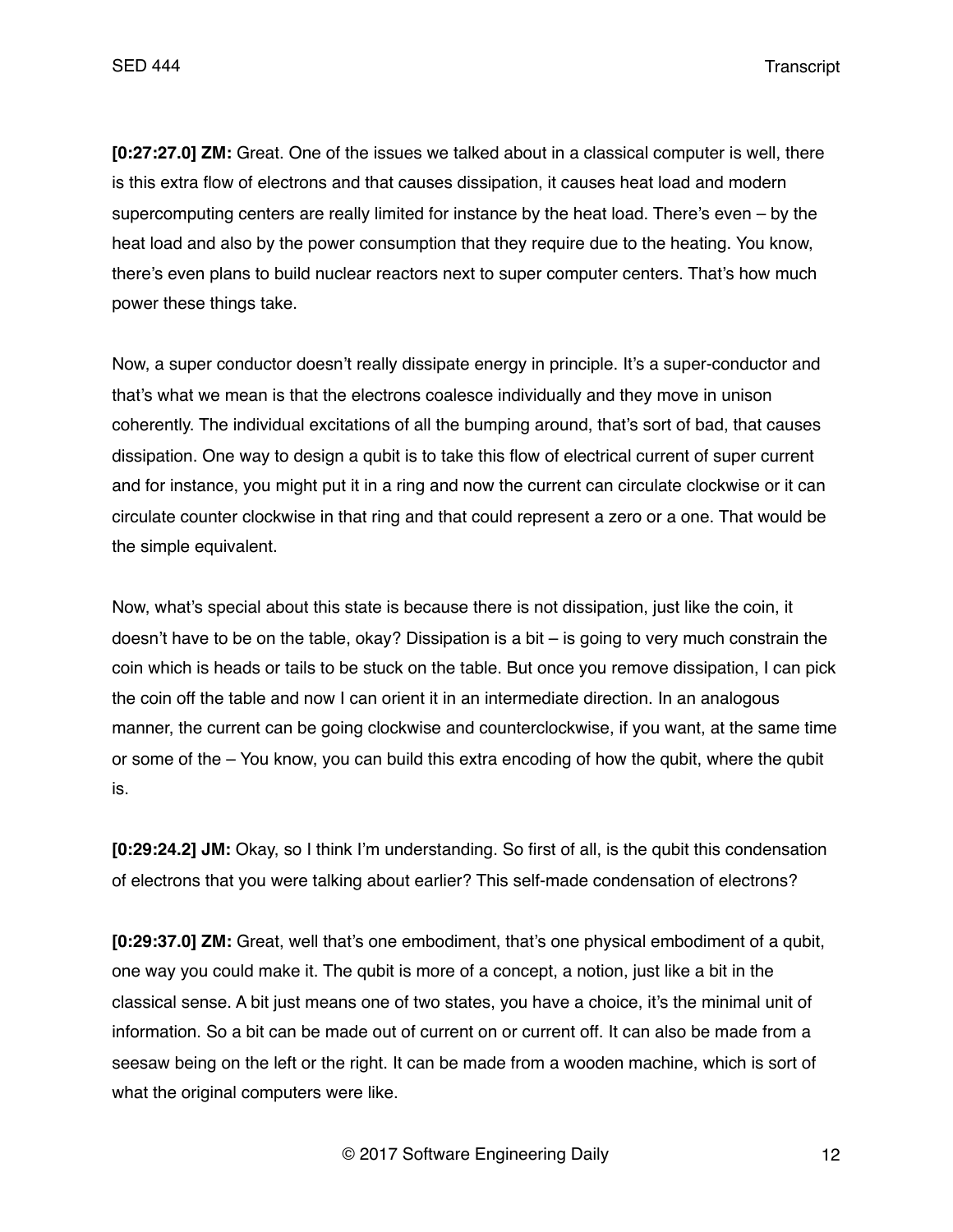**[0:30:09.9] JM:** So, a qubit is not a physical concept? It's an abstract concept?

**[0:30:14.7] ZM:** Yes, it's the minimal quantum system, it's the minimal information. You can't really have one state because, you know, two states is the minimal you can really have.

**[0:30:26.0] JM:** Okay. How big are we talking here in terms of the physical implementations like how much space does a qubit occupy?

**[0:30:36.2] ZM:** That's great. There are two things to that. The first was that there are atomic qubits made out of individual atoms, which are exactly one atom large. Now, working with those qubits is a bit more challenging in the sense that you can just have this atom like floating in space. You have to entrap it, you have to isolate it from the environment and so forth. There is some complexities associated with that. It's really just one atom large.

A super conducting qubit on the other hand can be billions of atoms and you can make its size more or less whatever you want. It can be a millimeter or we can even build them down to the nanometer size. Though the current superconducting qubits are physically going to be a little bit larger than the transistors. But that is not so important because the physical size is not as important because what really matters is the potential for computation that they offer. You know, one bit does not equal one qubit. The state space that you can explore with n bits is  $2<sup>n</sup>$  whereas the states based that you can explore with n qubits is 2 to the 2n.

**[0:31:53.4] JM:** Why is that states base so important? Because I took a class in college and maybe I was misinformed by the professor, but I though the professor talked about this thing where there was a period of time in the 80's or early 90's or something where people were experimenting with ternary systems where you could have zero, one or two, and how that was represented on the hardware level is like transistors today is low or high voltage.

But those voltages are just ranges so you could also have a third range. You could have low, medium or high voltage and we decided not to do that as the entire computing industry is just like, "No let's just stick to binary." How is this discussion of qubits representing a more rich information possibility space? How does that differ from the whole ternary question?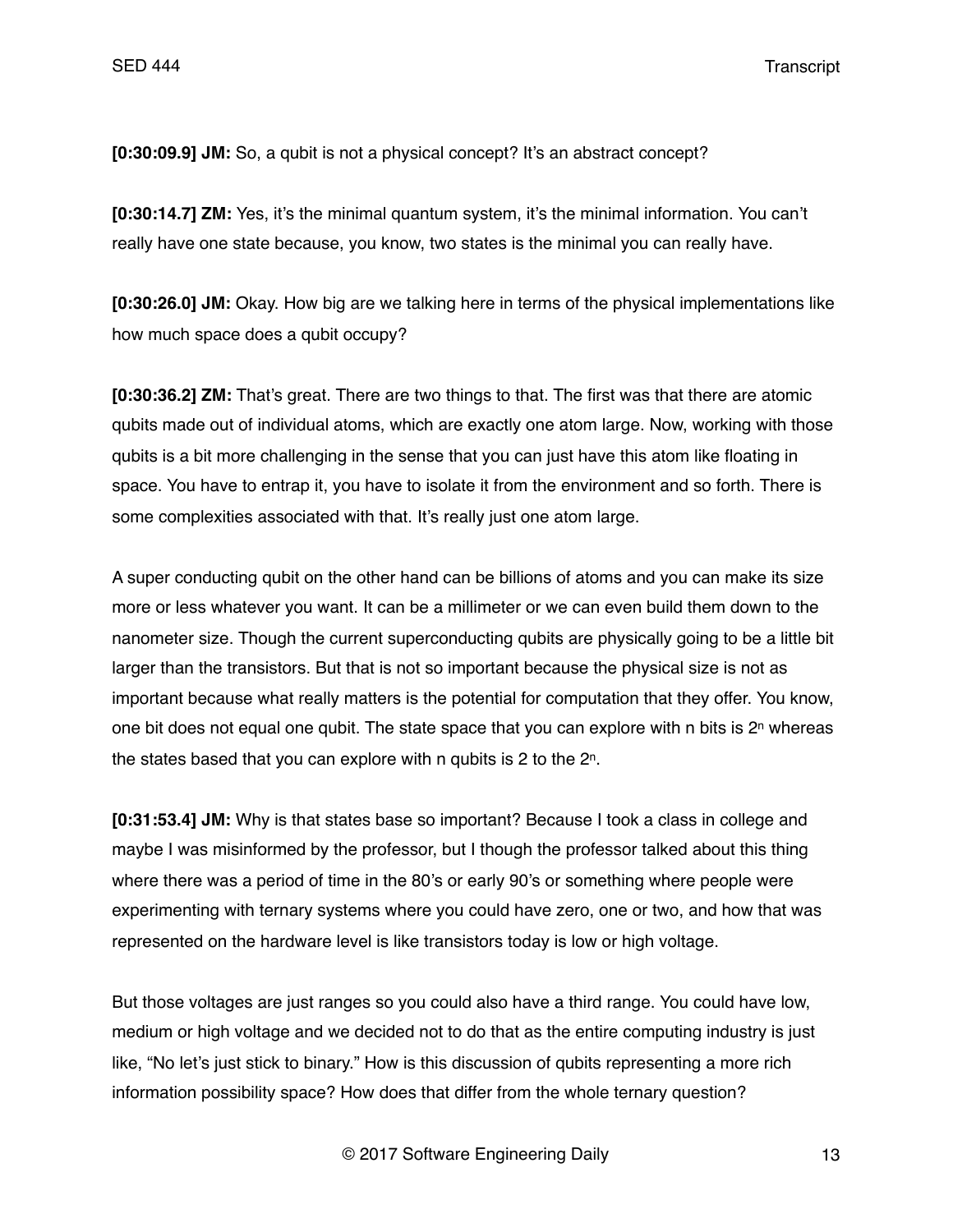**[0:32:45.8] ZM:** Yeah, great question. It's a bit like if you want that's really the footprint that you care about is your configuration space relative to the physical size. So in that sense that's how you win. It's because for less physical elements here you have a lot more possibilities to explore. I mean it's more subtle than that. There are special rules in quantum mechanics but to a first order.

Consider this: you go to a dinner party and you and your nine other friends there's 10 friends, you guys want to sit down around the table and you try to figure out, "Well, how do I – John wants to sit next to Jen," and so forth and you might think, "Okay how do I figure this out? I can think about all the combinations. Well, there are 10 factorial combinations for 10 people sitting around the table that turns into three and a half million possibilities already. So you can see that this problem actually grows very quickly and to explore those possibilities, you want to be able to in call them somehow and that's one challenge.

**[0:33:48.4] JM:** Okay, well we have the logical abstraction of a qubit and then we have the physical manifestation of the qubit or we have some different ways that we were implementing it. You mentioned a nuclear qubit and I think some other – and super inducting qubit, okay. In these cases, what are we doing? How are we taking advantage of those physical properties and what can we do with a qubit?

**[0:34:18.0] ZM:** Great. So, some of the things that people have been doing – Well with a single qubit it's like a single bit. You know there are some fun things that you can do but it's fairly limited. The power of computation really comes from many of these being put together, interconnected and so forth. The atomic qubits for instance are controlled with lasers. So you shine light, you shine a laser light and that is how you can control it.

The super connecting qubits on the other hand use microwaves or microwave light sort of similar to what you would use for cellphone communication range, but very high precision. Now when you put many of these qubits together some other things that you can do even at the current smaller stage of I think currently we're generally at about 20 qubits in terms of what people are doing at the moment. There was a really cool paper recently from the IBM group on simulating the chemically stable ground state of certain molecules.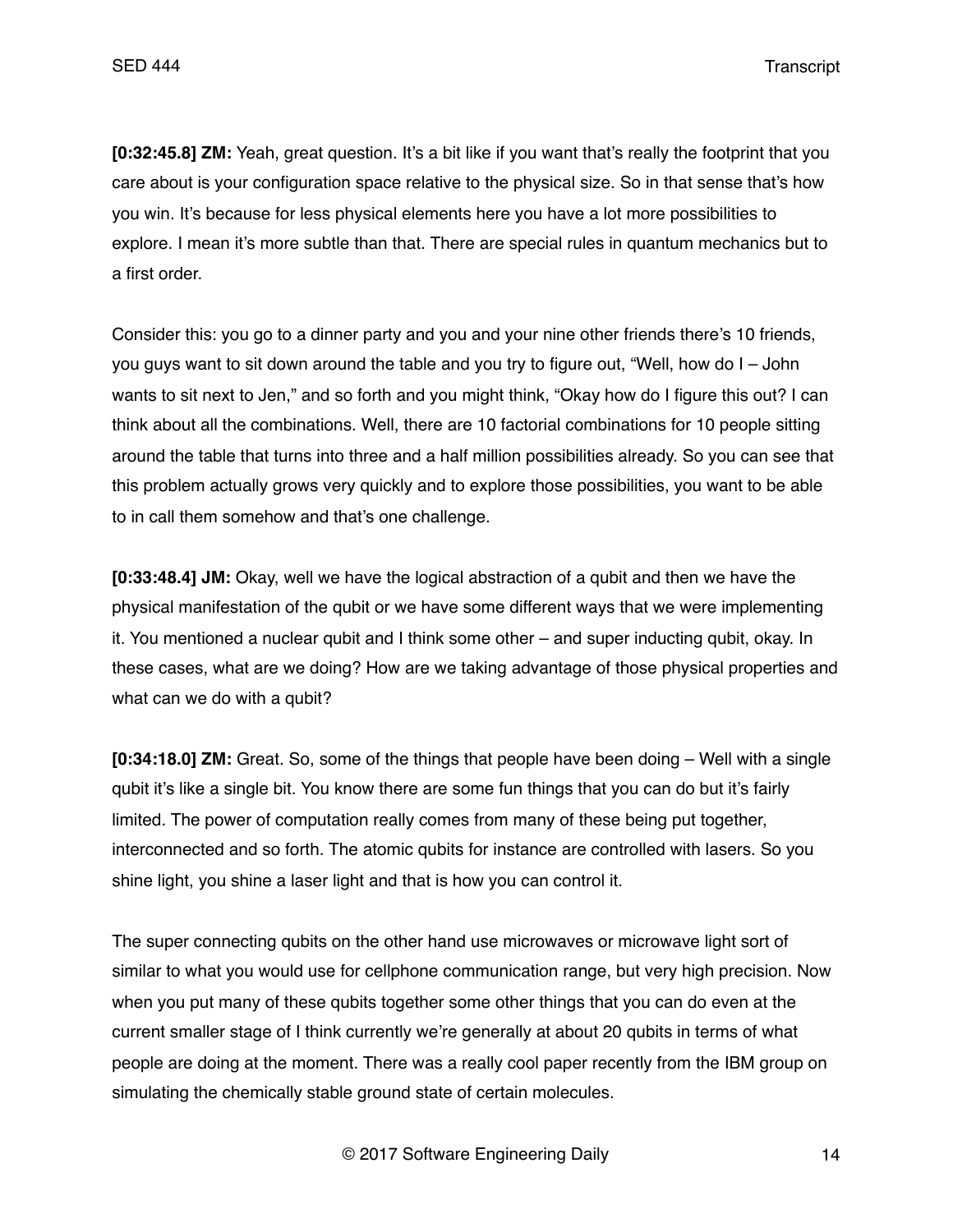So one of the things you can already start to – some of the questions you can already start to answer are about physical problems like simulating chemistry simulating nature at this level. Now those problems tend to be quite difficult again because chemistry and these physical atoms, physical systems are often quantum and so they have this large state space that a classic computer needs to simulate. But that's very expensive because the scaling between the two is exponential.

A quantum system is very apt and able to simulate another quantum system. So it's quite efficient and quite good at that. Some of the applications of that are a lot of the physics or chemistry, some of the larger perspective, one of the things that I am actually I think is really cool is once you can get more of this qubits together and you can really start to represent more and more complicated states there are speedups, exponential speedups. There's an exponential speedup for all of the blast routines, the basic linear algebra sub-routines such us finding eigenvectors, finding eigenvalues, solving linear equations, free transforms and right now, we have they exhibit quantum — Quantum basically linear algebra sub-routines exhibit exponential quantum speedups over their best known classical counterparts.

There are caveats, which are important in terms of the encoding, the time it takes to encode the information, the sparsity and rank of the matrices and so forth but I think the progress has been really, really amazing.

#### [SPONSOR MESSAGE]

**[0:37:04.1] JM:** At Software Engineering Daily, we need to keep our metrics reliable. If a botnet started listening to all of our episodes and we had nothing to stop it, our statistics would be corrupted. We would have no way to know whether a listen came from a bot or a real user and that's why we use Incapsula to stop attackers and improve performance. When a listener makes a request to play an episode of Software Engineering Daily, Incapsula checks that request before it reaches our servers and it filters the bot traffic preventing it from ever reaching us.

Botnets and D DOS attacks are not just a threat to podcasts. They can impact your application too. Incapsula could protect API servers and micro services from responding to unwanted

© 2017 Software Engineering Daily 15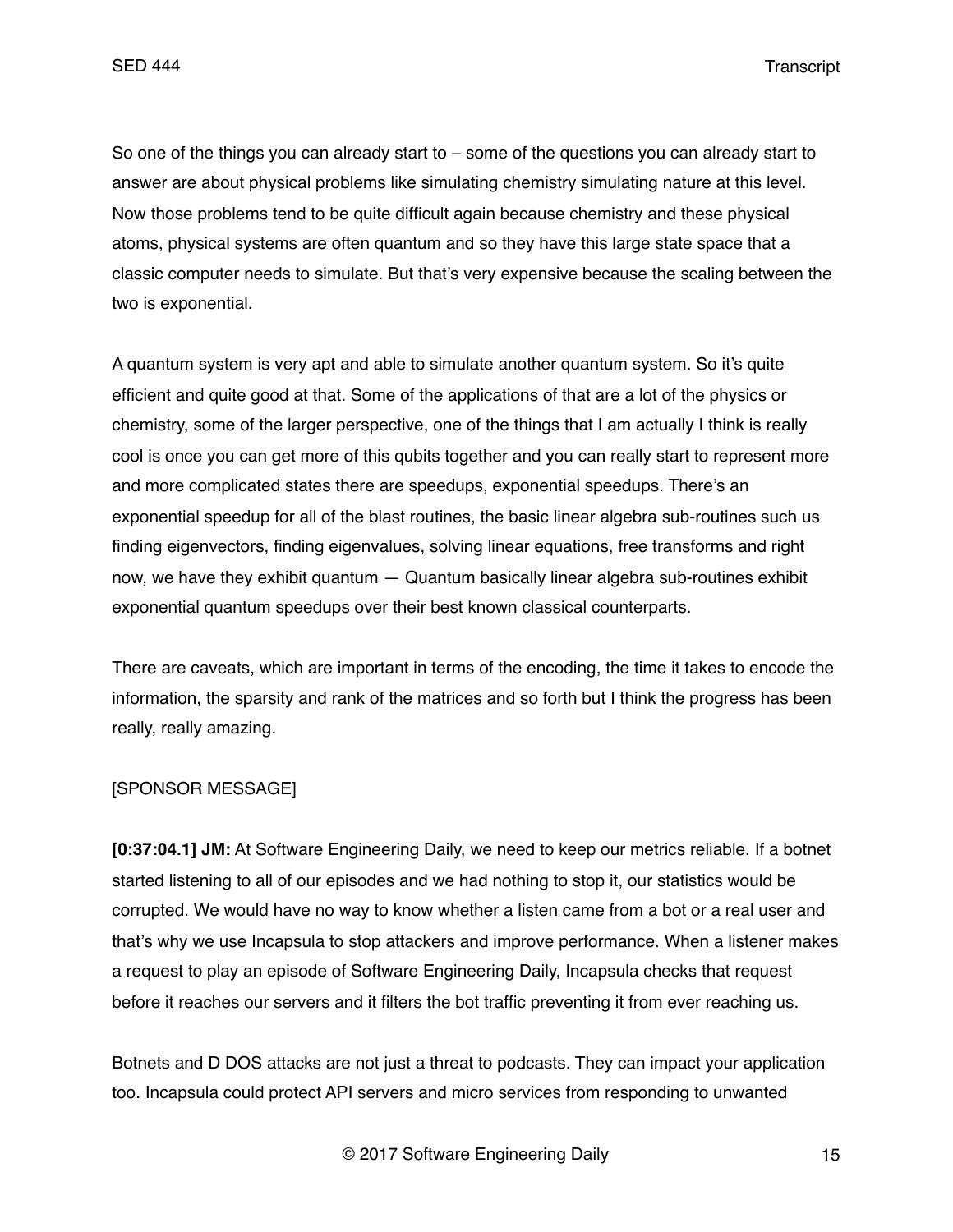request. To try Incapsula for yourself, go to Incapsula.com/2017podcasts and get a free enterprise trial of Incapsula. Incapsula's API gives you control over the security and performance of your application and that's true whether you have a complex micro services architecture or a WordPress site, like Software Engineering Daily.

Incapsula has a global network of over 30 data centers that optimize routing and cacher content. The same network of data centers are filtering your content for attackers and they are operating as a CDN and they are speeding up your application. They are doing all of this for you and you can try it today for free by going to Incapsula.com/2017podcasts and you can get that free enterprise trial of Incapsula. That's Incapsula.com/2017podcasts, check it out.

Thanks again, Incapsula.

### [INTERVIEW CONTINUED]

**[0:38:53.5] JM:** Okay, you are giving a tangible example for why using these qubits is going to be really helpful. We've got all these matrix operation, these mathematical operations that computers are doing all the time, whether we are talking about scientific applications or signal transfer, I think, is what you see a lot in Fourier transform stuff and of course, machine learning is all about matrix multiplication at the lower level. That's why you see people like Intel and Invidia rebuilding their chips to do and like the tensor board or the tensor processing unit at Google, they're rebuilding these systems to do matrix calculations faster.

Maybe you could help up with – Okay, Google just heard me. I don't know if you heard that, which my Google just prompted.

### **[0:39:54.6] ZM:** I did.

**[0:39:55.2] JM:** Oh my gosh, shut up Google. I don't need you right now. Okay, tell us how we do some of these advanced operations? How are we going to take advantage of qubits to do machine learning faster?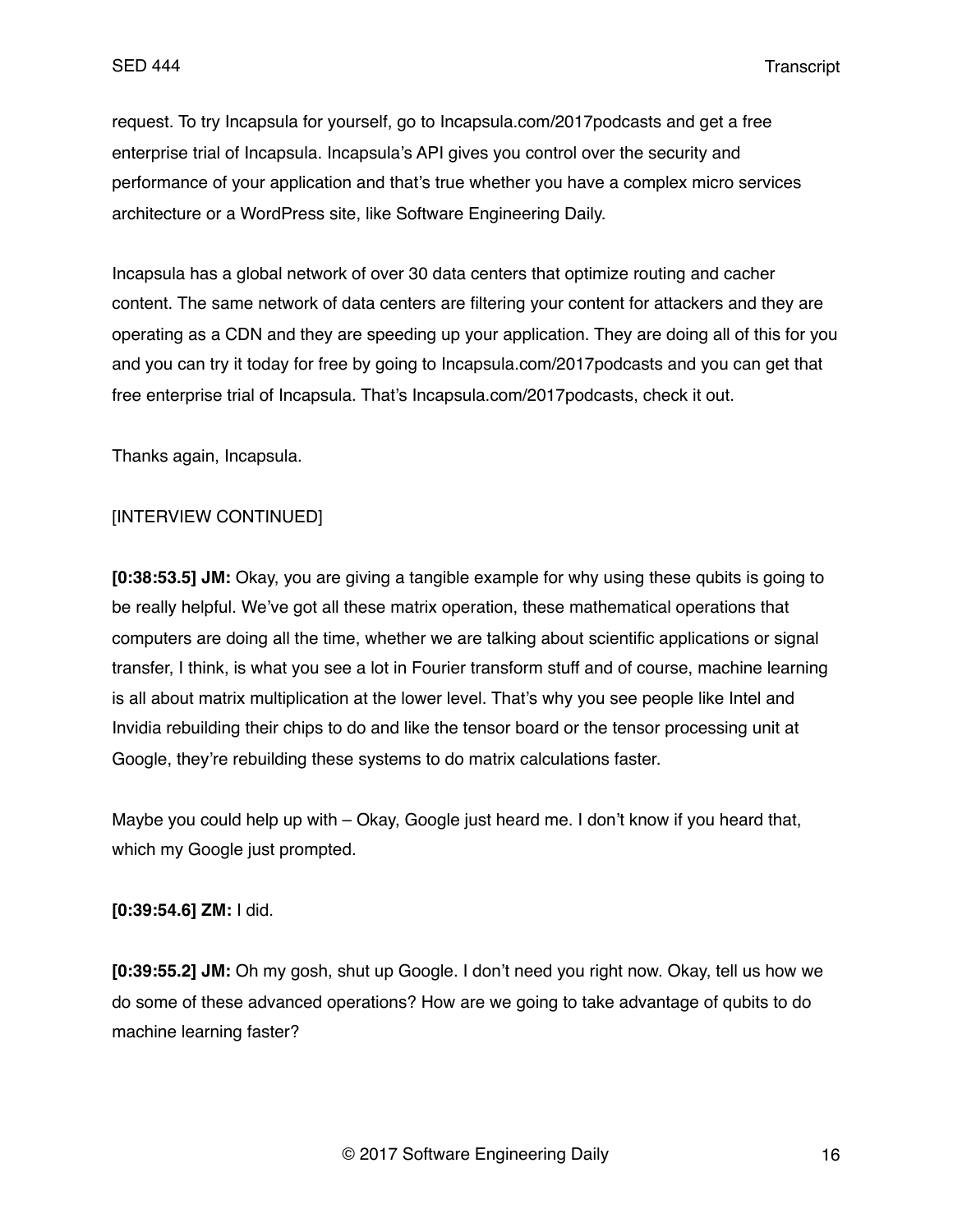**[0:40:08.6] ZM:** All right, let me give you one of the possible examples. Suppose you have a maze and take a particular concrete example, maybe as a kid you played with one of those little boxes. It's a maze and there's a little metal ball and you have to kind of take the box and twist and turn that left and right and space until the ball goes from point A to point B on the maze. Now how would one solve this problem classically?

One way you could do is — take in an algorithm makes sense, one thing you could do is take this box and the ball and basically try every single possible combination. That will take you the time to do all of those combinations, right? Which is one of this exponentially scaling problems. On the other hand what would be the kind of analogy to a quantum computer? Like we said, a quantum system can essentially explore multiple possibilities at the same time. So solving the same problem with the quantum computer would be like taking water and flushing it through the maze.

Some of that water is definitely going to make it from point A to point B very fast and you have simultaneously explored all the possibilities. So you can see that there's clear advantage here. Now this advantage comes also with some subtleties. On the output you also get a bunch of water. So you have to figure out how to engineer the output of the algorithms so that this water coalesces on the output in a meaningful way so that it tells you exactly which is the right path to take.

This is where a lot of the subtlety and trickery of the actual designing of quantum algorithms comes from. You know they offer so much more richness but that richness also means more complex to work with. So we have to learn the rules of quantum software.

**[0:42:10.3] JM:** So maybe how would that be like a – so your analogy how would that be analogous to a machine learning problem is I think in machine learning you want to test different weights, different hyper parameters in each iteration of your training and you want to do all of this training and you could typically, you have to do it iteratively. But maybe in a quantum world you could test a bunch of different iterations all at once and then just check the outputs against each other.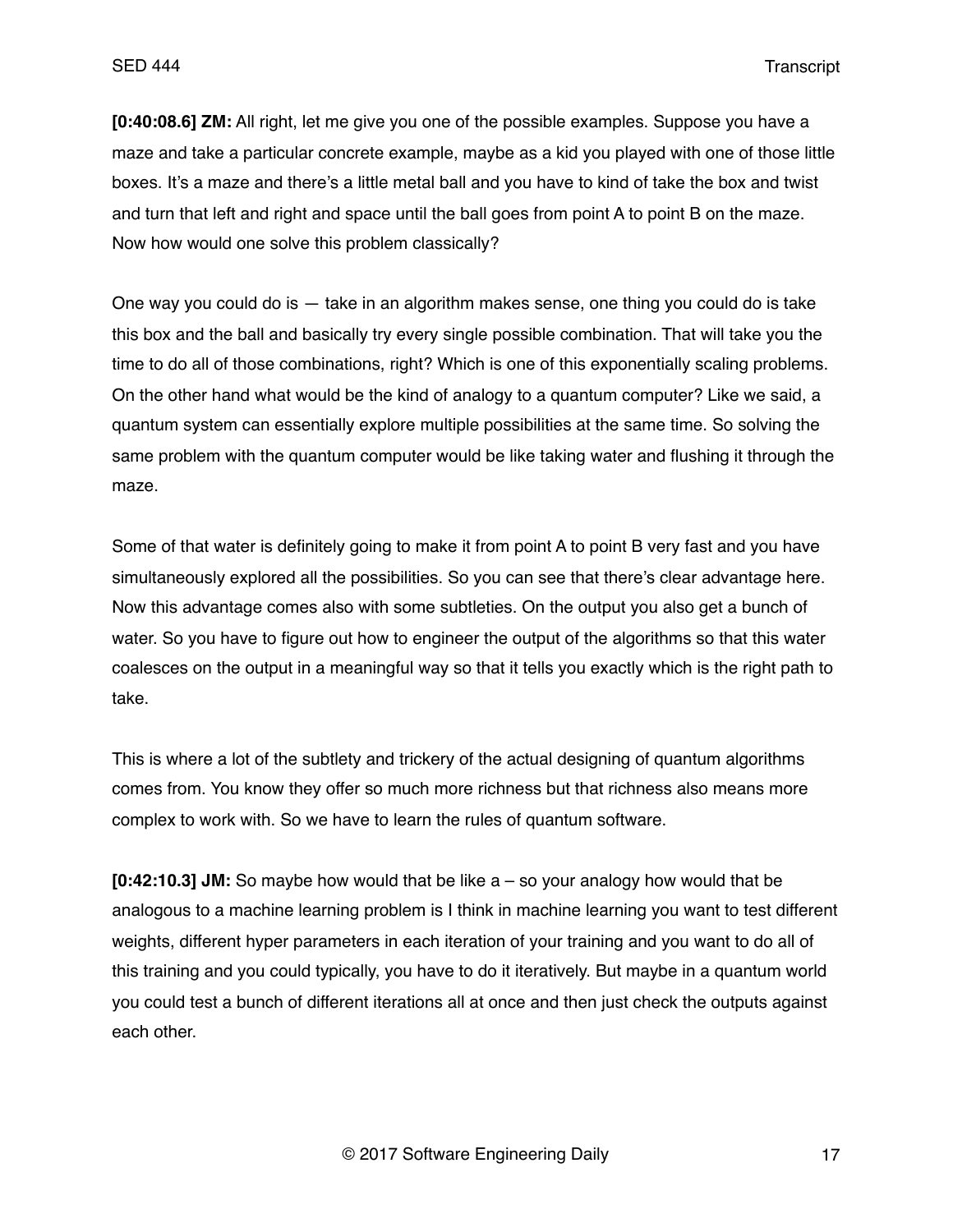**[0:42:41.3] ZM:** To build on that, there's quantum annealers are a very popular approach pursued by a number of people. You have to now imagine that you have some cost function and this cost function is over some state variables. Anyway, it represents a landscape. There's some hills and valleys, peaks and troughs. You start the system and the goal is to find the state of the system, so the configuration. Are my bits one and zero here? How should the ones and zeroes be distributed so that the energy or the cost – so the energy is minimized or the cost function of this system is minimized? This is the variation — this can be done with the variation approach.

But what you can do with the quantum system is start the system anywhere in any configuration. So it might be in a maximum or a minimum and there could be many minima's which it could get trapped in. But you're guaranteed pretty much the quantum system will eventually always tunnel down to the ground state as time goes on and so you will in principle never get trapped in one of the local minima's because you can always just tunnel out of it and find you way down to the ground state. There are subtleties in terms of how long it will take you to tunnel out of the system but that would be one idea.

**[0:44:01.3] JM:** I've got to tell you, I'm still very confused about how we are using this qubits. I understand we can use them to explore multiple things at once. They can be in multiple states at once but I am still having trouble kind of thinking, how are we reading a qubit? How are we writing a qubit? How do we coordinate these qubits to represent something? Or are those even not the right questions to be asking?

**[0:44:30.1] ZM:** Yeah, well I can try to answer that one. To take the analogy with the coin again, we said you can take the coin and basically encode it to be up or down by taking your hand and applying some force on it and you can flip the coin. So that's applying some force. It's basically the same thing with the qubit. It's just that the force now is going to be some light pulse, let say a microwave pulse and you can in that pulse encode a certain amplitude of the rotation of the coin and space and you can encode a certain phase. So you can choose the axis around in which you rotate the qubit encoding and that's how we can write the information to the qubit and control it and do gates, the single qubit gates on it.

**[0:45:15.5] JM:** Gate; what is a quantum gate?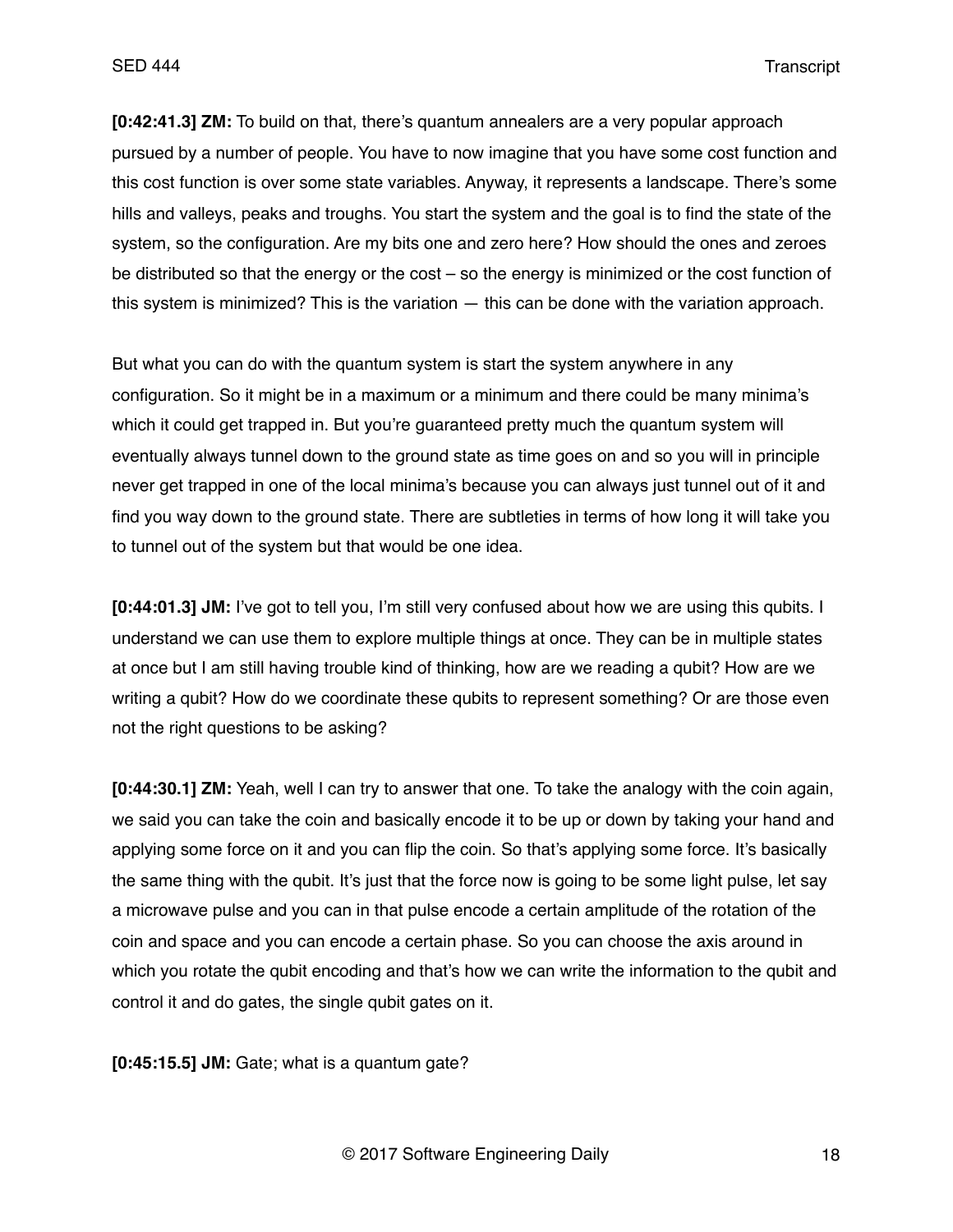**[0:45:18.4] ZM:** Well a quantum gate would be similar to a classical gate. Let me give you maybe the simplest example of a gate.

**[0:45:24.8] JM:** Like an and or or.

**[0:45:26.2] ZM:** Exactly, and or or, or not. Let's say the simplest gate is probably not. If I have one not, one is zero. If I have zero nots, zero is one. You can do a similar thing with the quantum bit. You can do a pipe pulse, which takes a one to zero and a zero to one. The thing about quantum gates is that they are more possible gates than just classical gates. Things that don't make sense classically. For instance we set a not but in quantum mechanics, you can do a thing which is a square root of a not.

And that really only has meaning because of the different possible encodings but classically square root of knot doesn't really mean anything.

**[0:46:08.5] JM:** How do we build a quantum gate?

**[0:46:12.5] ZM:** Right. Well at the moment, the way that they are often done is by having a classical computer and an external control manipulate some electronics and feed those down for the super conducting qubits into a delusion refrigerator and apply these microwave pulses that rotate the qubits. That's how you do single qubits to actually do and or xor. Those are rather complicated gates or can be or let's say more primitive gates like CNOT controlled not gate.

So one qubit controls the other qubit. We often take the two systems that represent each qubit of two physical systems and interact them, turn on an interaction between them for some amount of time. So it is really harnessing their physics and physical dynamics in order to come up with what is the right physical action that would map into realizing this concept of a controlled gate or some other quantum gate.

**[0:47:18.0] JM:** Let's go back to the example of today's physical computing where we have ones and zeros being represented by magnetism in the case of a disk or in electricity. We are representing ones and zeros in the case of transistors being high or low voltage. How does that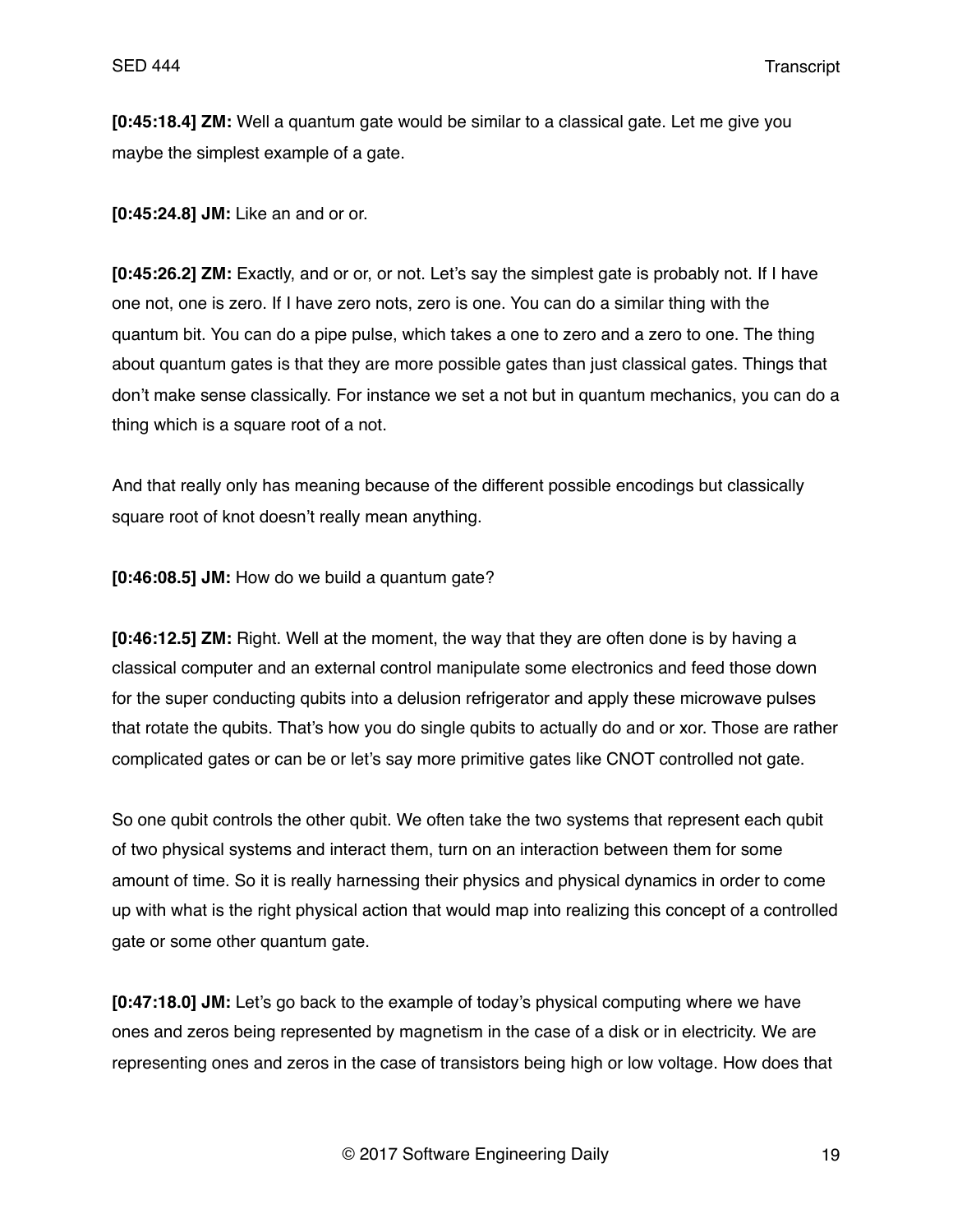physical representation of ones and zeros, how does that map to the state representation in quantum computing?

**[0:47:49.7] ZM:** Yeah, so how are classical bits of ones and zeros similar to and different from the quantum bits? Well they can be totally different and for instance in the case of an – because also there are multiple implementations of qubits, we are still exploring many possibilities. Microsoft is pursuing Majorana's. A lot of the other communities pursuing super conducting qubits. Other folks are pursuing ions and so forth. Some people are doing NV centers and diamond.

There are quite a few implementations and most of those are totally different than what we do in classical computers. Maybe the closest one is the super conducting one where we actually build circuits in the exact same way that Intel and AMD and so forth build circuits. In fact some folks, TU Delft is building quantum computing chips at the Intel fab facilities and we build circuits but they are different circuits. They are super conducting circuits and they are the actual structure is really quite different.

We really build these, they are all essentially based on the Josephson device. Josephson was awarded the Nobel Prize some time ago and that is one of the effects again that uses the tunneling of electrons or [kuber pairs] through a barrier.

**[0:49:17.3] JM:** Okay, so this is really helpful because I am starting to understand this idea that a qubit is again this — it's a logical construct. This is not a physical construct. Just like a bit is a logical construct. People represent bits in different ways, you mentioned the seesaw or the coin. A bit can be a seesaw, it could be up or left or right is down and you could have a network of bajillion seesaws and that would make up a computer and you could build up computing systems out of that.

Similarly, a qubit can be represented by these different physical manifestations that we are experimenting with and in any of these cases, the qubit algorithms, the algorithms that you are building off of qubits tend to be things where you're representing — you can represent a wider range of states because instead of just a one or zero binary, I believe you have more of a matrix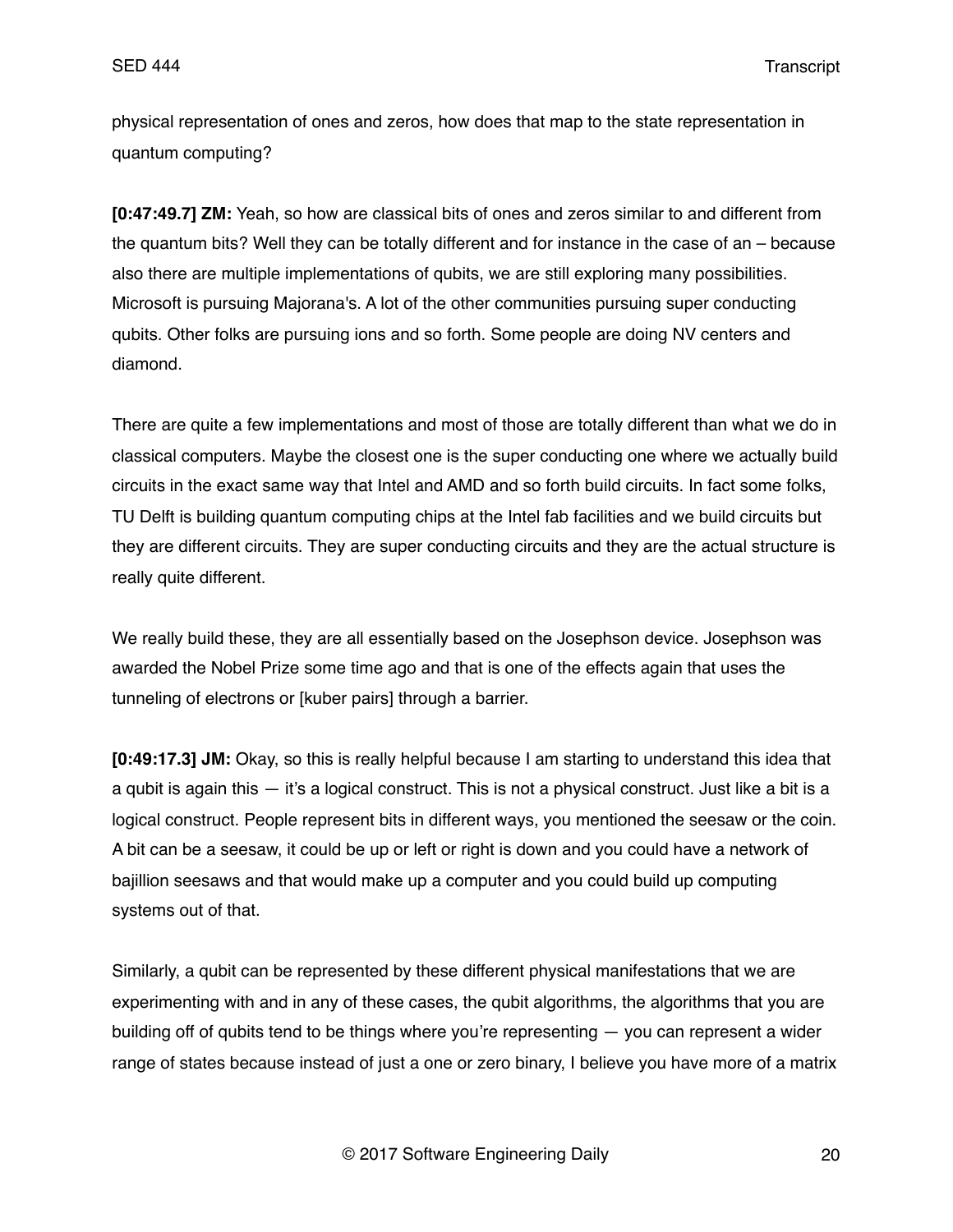of different ways that a single qubit could – a single qubit could represent and it could represent multiple kind of things at once. I am starting to understand that lower level concern.

What else changes at the higher level? So like, we have things like the Von Neumann architecture. I don't remember exactly what that is but it has something to do with like the story of storage and computing. These different higher level regions of computing. Does that stuff stay the same in the world of quantum computing or does our entire higher level architecture change as well?

**[0:50:54.6] ZM:** Oh yeah, this is a very exciting question. It changes, yep. The touring machine is like if we take it to a very high conceptual level, you have to expand that notion to now a quantum touring machine. You know again, everything we have done so far is really just a subset. The analogy I would use here is to say that classical computation is like painting on a canvass but is painting on that canvass in black and white.

So if you try to paint the sunset for instance, you're limited in the ability of what you can achieve. But if you now enable yourself next to richness and dimensionalities, for instance you can explore more possible states to take crude analogy, if you can pain on that same canvass in full color you could do whatever you did before. You can paint the same paintings, but you can now also achieve more even though you are still working on the same landscape. So yes, we have to rethink basically the last 60 years.

**[0:51:48.0] JM:** Okay, all right. Well let's talk more practically. So we understand qubits, we understand that because we're in the qubit world now we've got to rebuild a bunch of architectural concepts, but what else do we need to actually build a physical – what does a quantum computer look like today? Or I think it's kind of we are doing a lot of virtualization of a quantum computer sort of, or I guess take me through what – let's look at it this way; Take me through your favorite labs and your favorite industrial examples and what they're doing. Like what are they doing at Rigetti? What are they doing in Intel? What are they simulating, what are they experimenting on? Give me a whirlwind tour.

**[0:52:31.0] ZM:** All right, let me try to tackle that one. The field is big and there's a lot going on. Let's see, so virtualization I think is here. You can work with simple quantum computers. Like I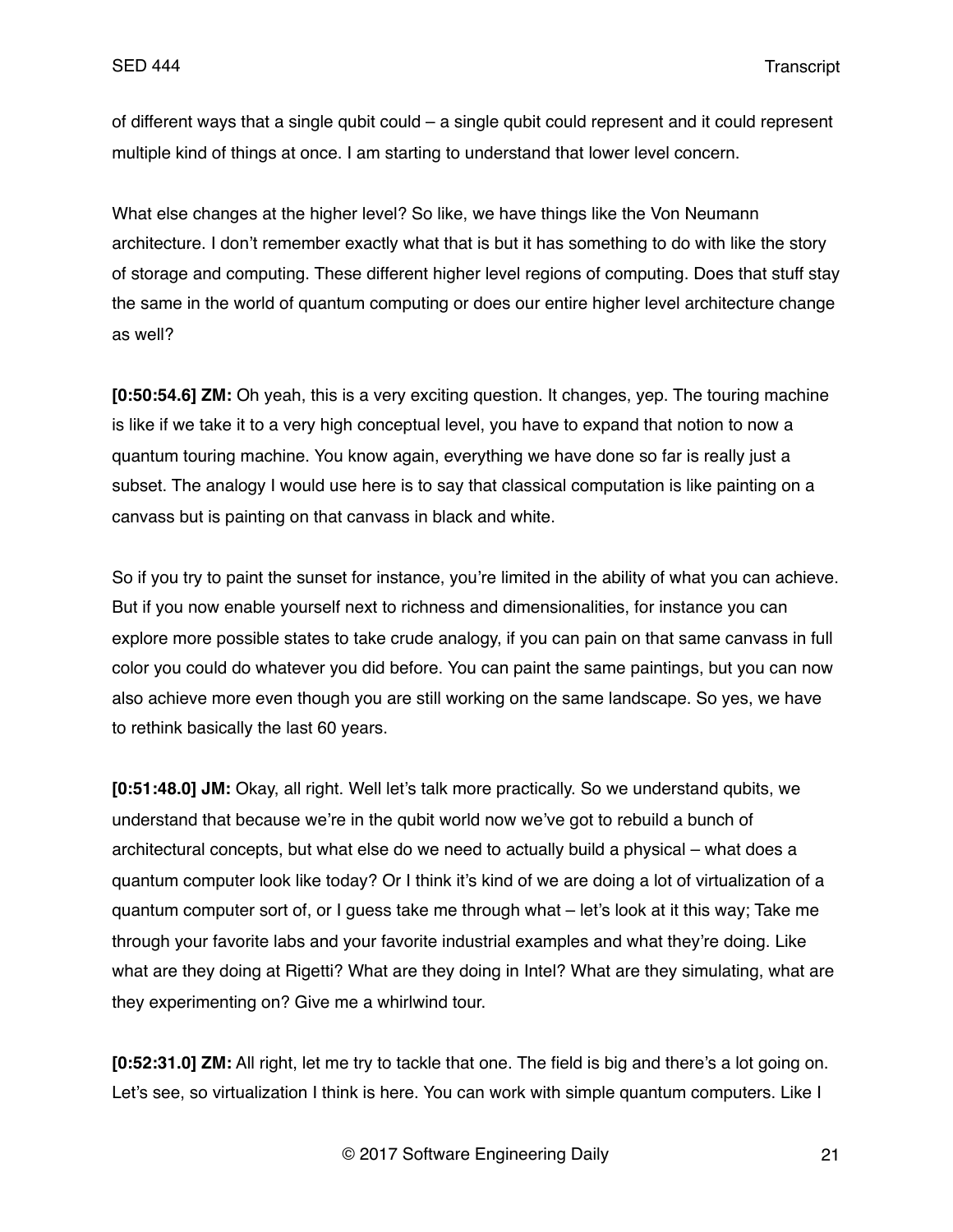said there is the Microsoft thing, there's Rigetti, IBM, etcetera. You can download Qtip. Qtip is an amazing package, by the way. You should use it. But can you anybody actually take a quantum computer right now and work with it? The answer is again quantum mechanic yes and no.

There are, yes you can. There was the IBM quantum experience where anybody could go on and program their quantum computer and they would actually run on this at negative 275 Celsius and execute your program. That's the yes part then you are now get into a little more of that. The no part is that well it's a computer but you know it's only still a handful of qubits. So I wouldn't say that we have yet built a quantum computer, depending on what you mean by quantum computer. You know is the Antioch the first classical computer or is there something before that?

So there are quantum machines, primitives of quantum computers which really exists today, which you can start using programming and playing with. What do some of these look like? Well I mentioned the ionic ones. The ones that I work with and the ones that I am familiar with are the super conducting quantum computers, which look a lot like printed circuits. But those circuits sit at the base of what's called a delusion refrigerators, this thing that takes temperature down from room temperature to 15,000 civic Kelvin above absolute zero and so where would you like me sort of to go from here?

**[0:54:12.0] JM:** So let's focus on set of some of the top companies and research labs that are doing experiments and research in quantum computing today. Maybe you could tell me what is Microsoft doing, what is Rigetti Computing doing, and what are you doing?

**[0:54:32.8] ZM:** Oh okay, great. I can talk about that. Right so the quantum computer doesn't just have one embodiment at the moment. We are really I think also really exciting to me and to anybody in the field is that we can really choose and have an impact in terms of how the quantum computation, quantum technologies of the future look like. We are exploring various possibilities. Again, there is a lot of richness here to play with.

For instance, one of the things that Google and IBM and Rigetti, all of these players are using gate based quantum computation versus doing a annealing. But all of these groups including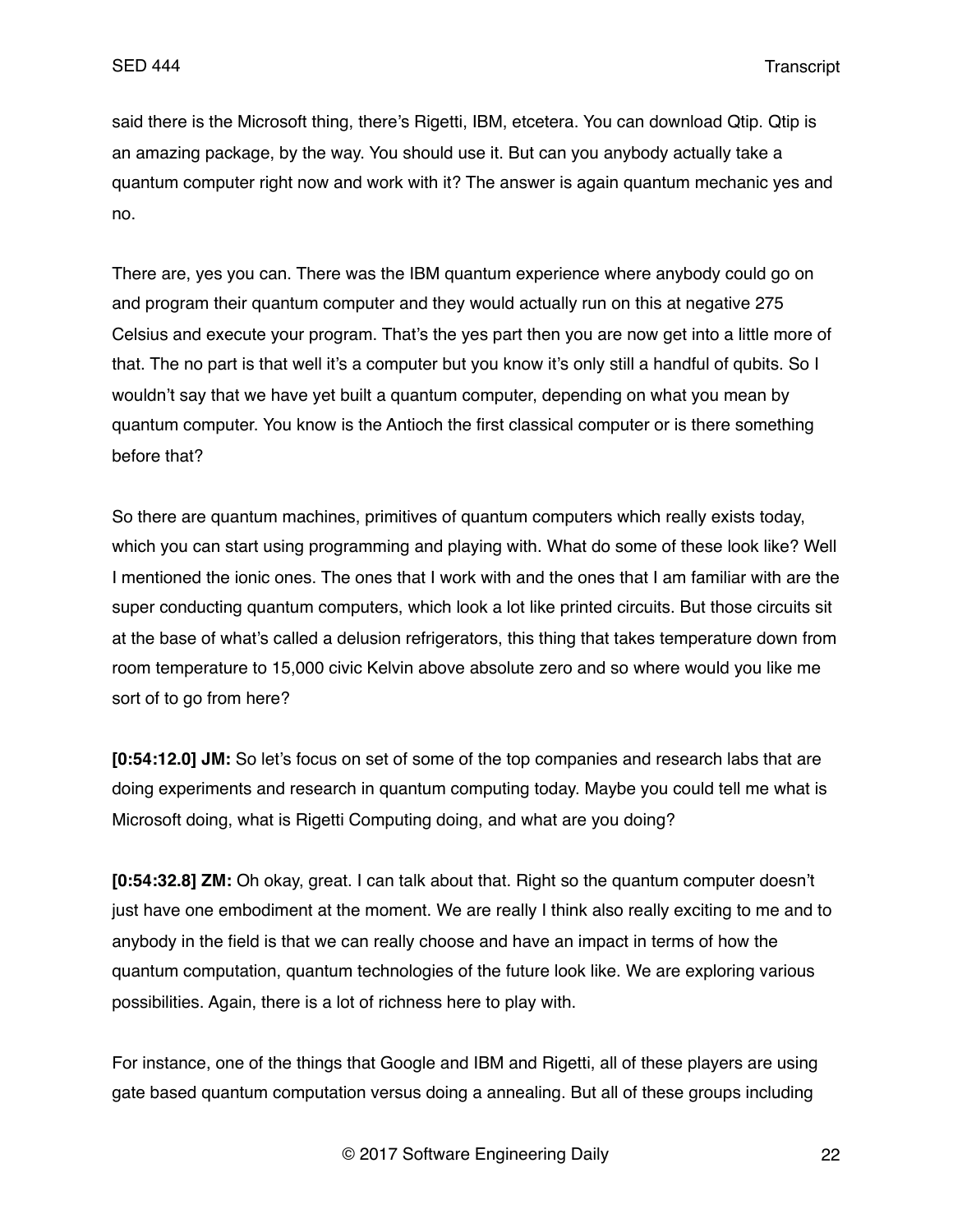my group at Yale, we're all doing super conductors, these low temperature printed circuits. Now, within that space, we're really broken up into different approaches.

For instance at Yale, we're really pursuing a different way to encode the information, to encode a qubit, quantum bit, in terms of hardware-efficient manner, built from super conducting cavities, which are not a two-state system. They're not actually bits or qubits themselves. They have many more states but the idea is to use those many more states to redundantly in an area correctable way encode information. Folks at Rigetti and IBM, Dell, et cetera — There's too many names to name them, sorry if I'm missing anyone — are pursuing the idea of building really good individual bits as good as they can get them.

But, the way that they'll actually protect their information down the line is to take those bits and make many of them. Usually in a thing that's called a surface code, it's a way to redundantly encode the information in a clever manner so that if an error happens, and those errors do happen, you can recover the information.

So it's really building many, many, many qubits to encode one logical bit of information. You know, you can think of the simplest classical encoding mechanism, which is to say, "Well, if I have three coins and I want to give them to my friend if I want to really just tell him I want it up or down, I might send him three coins that are all heads so that in case one of them gets flipped in the transmission, he can still figure out that by majority voting two of them are heads so I must have meant heads." Because there's always noise in the communication channel and classical computers likewise have error correction built into them at the lower level.

**[0:57:20.2] JM:** Let's begin to close off and talk about where we're at today? When quantum computing is going to start to be used? How long do you think it is before somebody can put a quantum computer in the cloud and start to accept requests?

**[0:57:40.1] ZM:** There are people that will say that they have that ability at the moment and I think even, you know, even companies like Alibaba I believe, I think I just read an announcement yesterday that they are planning to do a quantum computing in the cloud. There's also Microsoft and Google and IBM and D-wave and Intel, probably and so forth. But again, when we say quantum computer at the moment, we really mean, a handful of qubits.